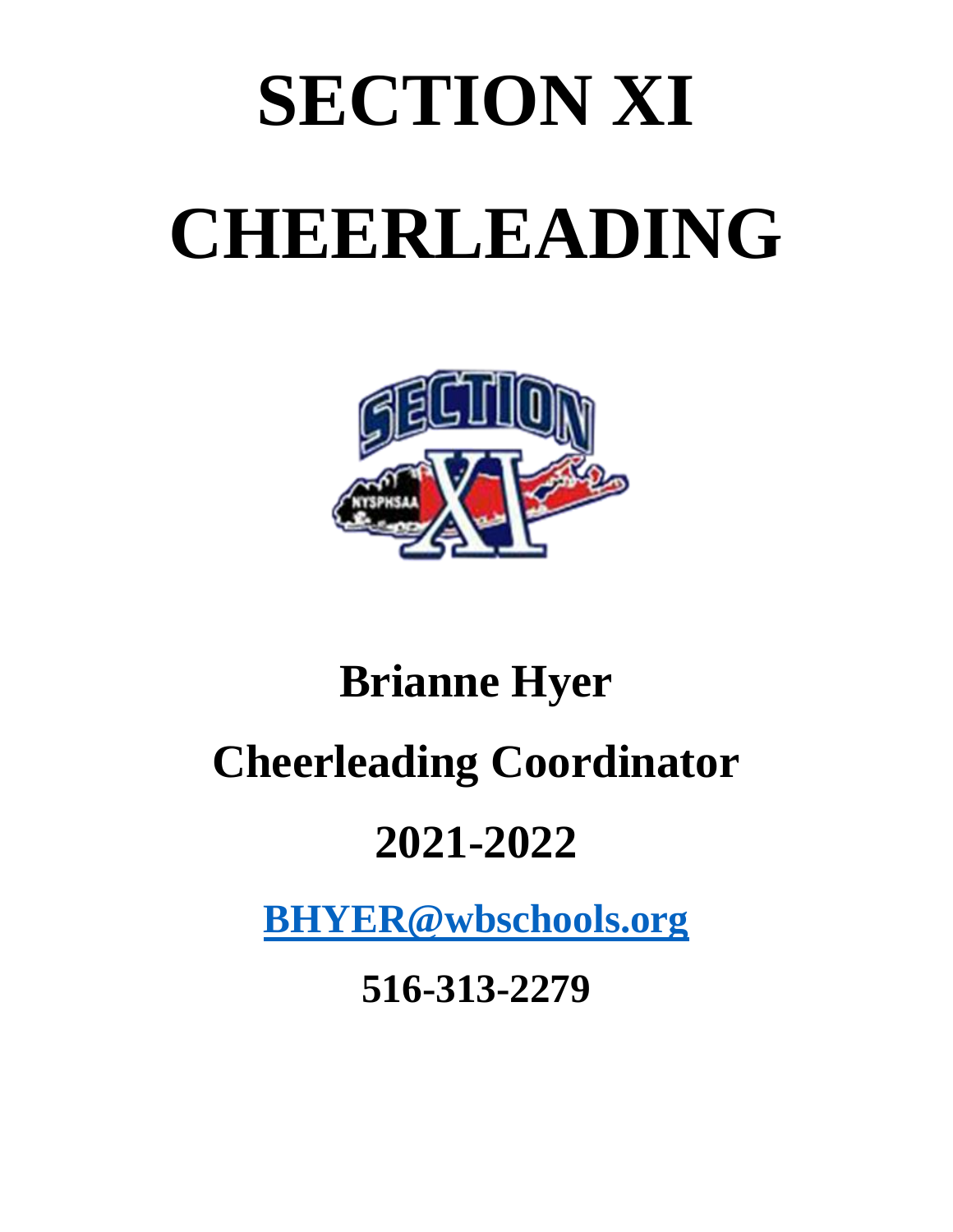

**October 2021**

**Dear Suffolk County Cheerleading Coach,**

**Welcome to another season of Section XI Cheerleading. It is my pleasure to serve all of you as your Sports Chairperson and I look forward to working with the Cheerleading Coaches Association.**

**Enclosed is pertinent information and forms to help you throughout the season. These forms and packet will be on both the [www.sectionxi.org](http://www.sectionxi.org/) and [www.suffolkcountycheer.com](http://www.suffolkcountycheer.com/) websites.** 

**It is my job to serve as your liaison to the New York State Public High School Athletic Association and Section XI. Please do not hesitate to call me at 516-313-2279 or email me at [bhyer@wbschools.org](mailto:bhyer@wbschools.org) should you have any questions or concerns.**

**I wish each and every one of you an enjoyable and successful season.**

**Sincerely,**

**Brianne Hyer Section XI Cheerleading Coordinator**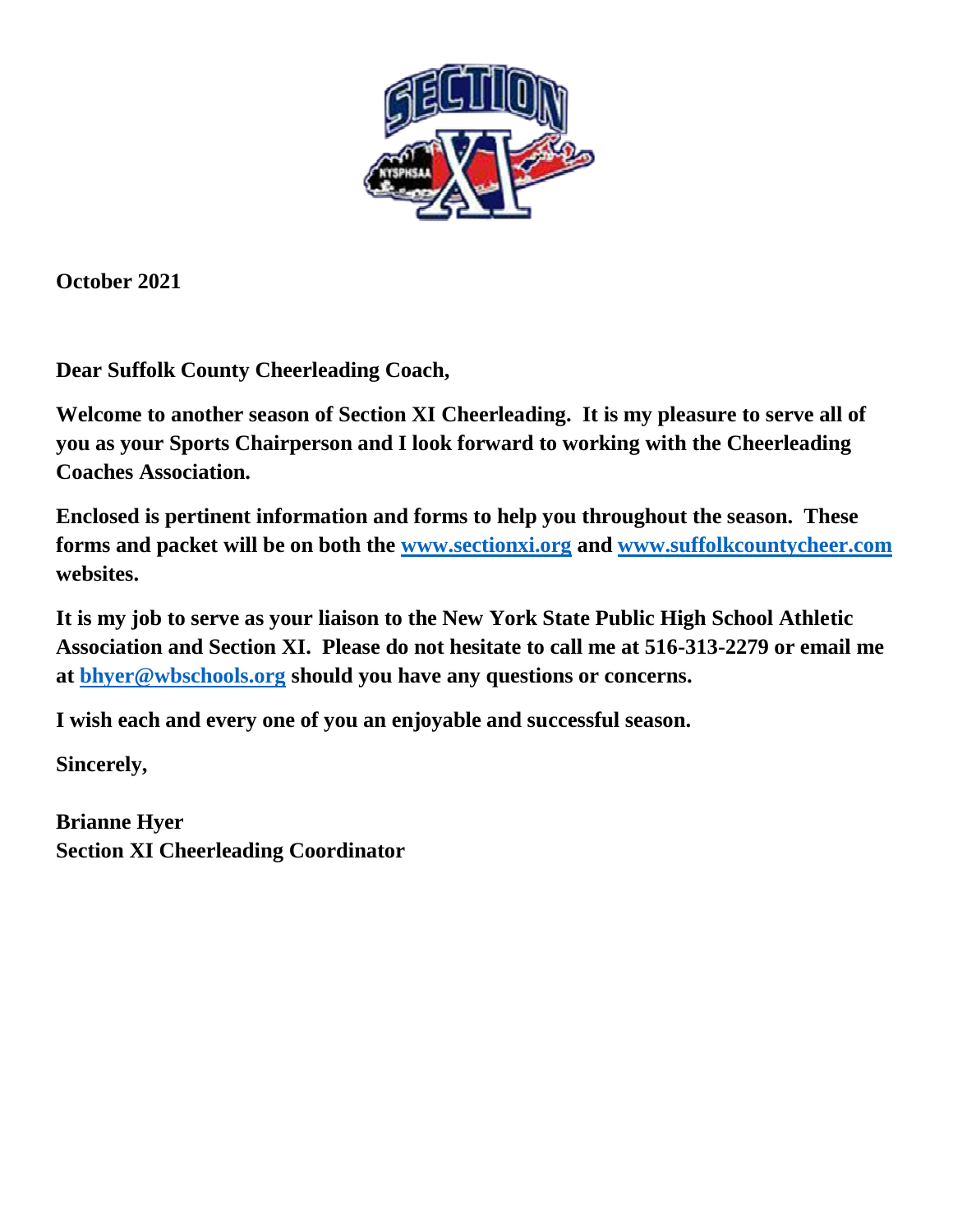## **TABLE OF CONTENTS**

- **I. Schedule**
- **II. Section XI – Handbook (Cheerleading)**
- **III. Time Limitations**
- **IV. Music**
- **V. Request for Placement**
- **VI. Hosting**
- **VII. Officials Attendance Sheet**
- **VIII. Scrimmage Guidelines**
- **IX. Next Available Date**
- **X. Medical Waivers**
- **XI. Mixed Competition**
- **XII. Section XI Guidelines & Recommendations for codes of behavior for coaches, participants, spectators and administrators in interscholastic competition**
- **XIII. Section XI Codes of Ethics for Coaches**
- **XIV. Section XI Sportsmanship Guidelines**
- **XV. Rating Cards**
- **XVI. 2021-2022 Scheduling Information**
- **XVII. Basic Conference Placement**
- **XVIII. State Championship Information**
- **XIX. Past Champions**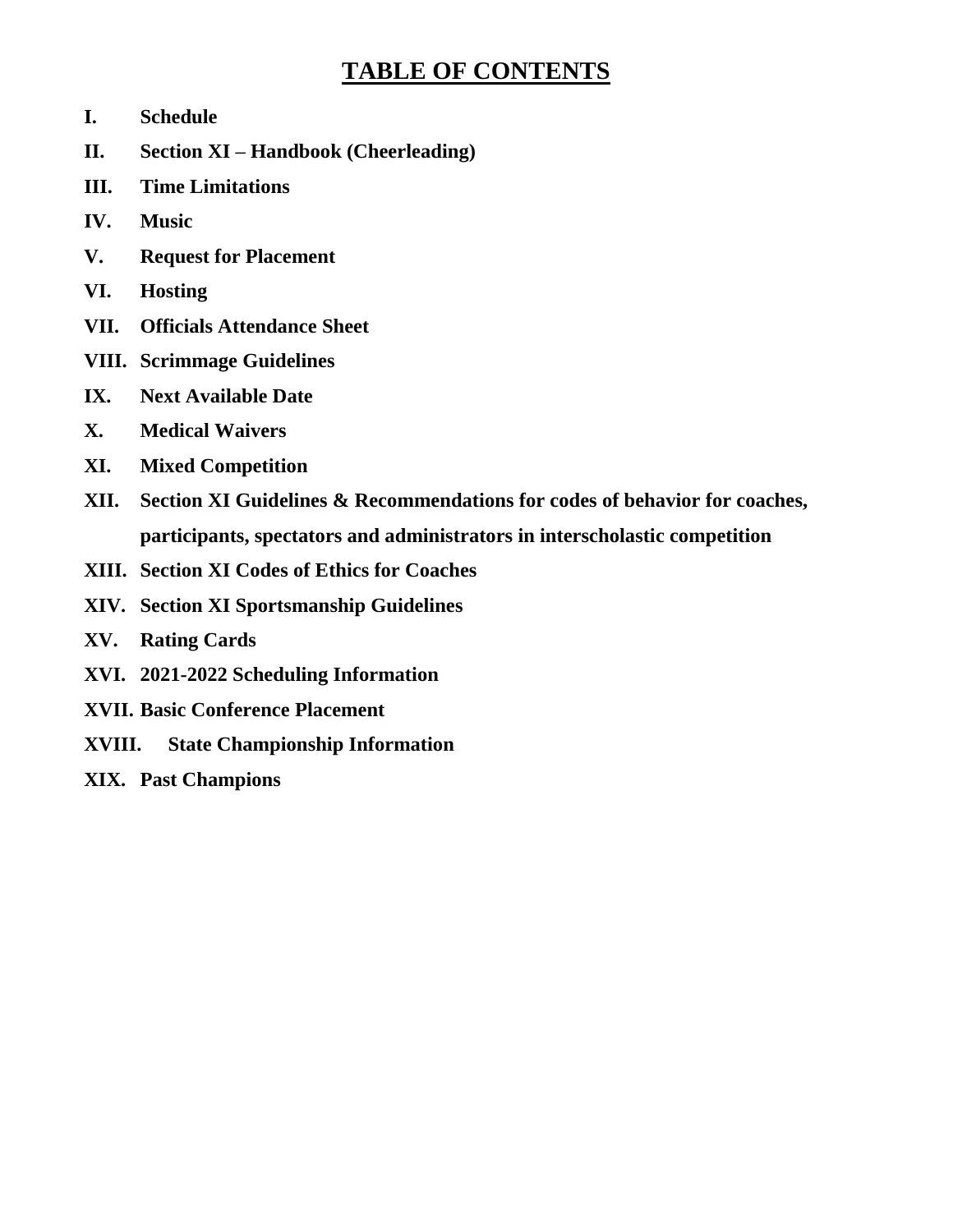

## **2021-2022 CHEERLEADING SCHEDULE**

## **Varsity**

12/4/2021 at Sachem North 12/18/2021 at Commack *(at the Middle School)* 1/8/2022 at Longwood 1/22/2022 at Smithtown West 1/29/2022 at Comsewogue 2/5/2022 at Centereach 2/19/2022 Suffolk County Championship at Hauppauge

## **JV**

12/12/2021 at Sachem East 1/9/2022 at Babylon 1/23/2022 at East Islip *(at the Middle School)* 1/30/2022 at Smithtown East 2/6/2022 at Mount Sinai

## **Middle School**

12/5/2021 at West Islip 12/19/2021 at Connetquot 1/16/2022 at Newfield

> *11/8/2021: First Day of Middle School 11/15/2021: First Day of Varsity & JV*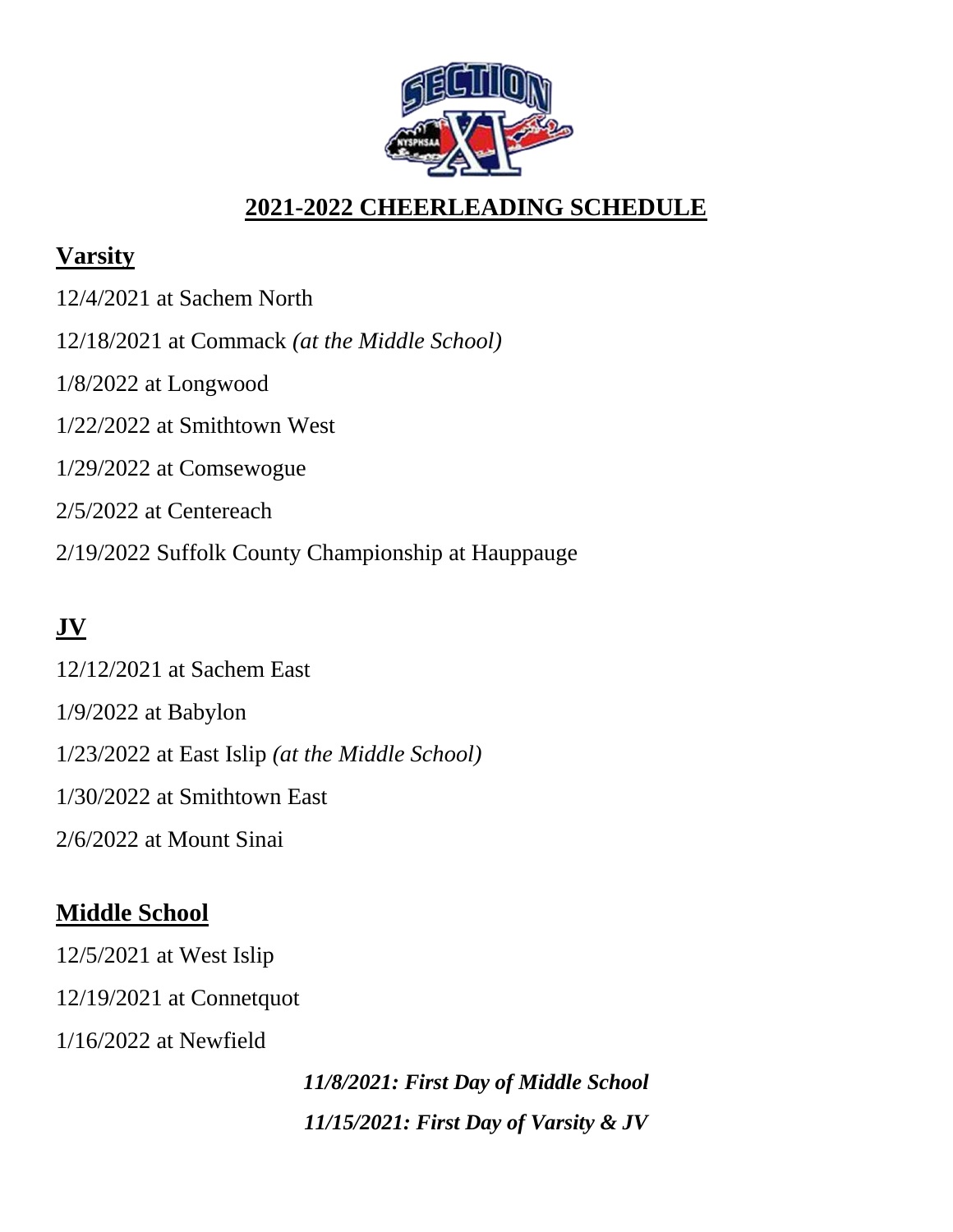

## **COMPETITIVE CHEERLEADING**

Any Cheerleading squad that stunts or tumbles (see below) will be considered a Competitive Cheer Squad and is subject to all SED and NYSPHSAA rules and regulations. A team that does not stunt or tumble would be considered a traditional squad and not subject to SED and NYSPHSAA rules and regulations.

- **Stunt:** One or more persons supporting one or more top persons off the ground.
- **Tumbling**: Gymnastics skills that begin and end on the performing surface, including rolls, inverted extended skills (cartwheels, handstands, walkovers, handsprings, etc.), aerials, twists and flips. NOTE: Jumps, leaps and side rolls on the performing surface are not considered to be tumbling.

#### **NYSED Regulations**

Schools with Competitive Cheer Squads are required to follow the following NYSED regulations:

- Mixed Competition
- Advanced Athletic Placement
- Coaching Certification: Any outside clinician that works with a team more than 5 days during a season must be coaching certified.

#### **NYSPHSAA/Section XI Guidelines**

- Competitive Cheerleading Season is WINTER only in Section XI. No teams are permitted to compete in any other season.
- All Competitive Cheerleading coaches must have a current AACCA safety course completed (Oct 2014); it is valid for 4 years
- NFHS Spirit Rule Book will be followed.
- All coaches should have an NFHS spirit rulebook.
- Practice Requirements: 6
- Post Season Representation: In order to qualify for post-season, a team or individual must have competed in at least four (4) competitions within New York State under the NYSPHSAA rules and regulations.
- Official fees and DJ cost will be split by all schools.
- Varsity will participate in 6 section scheduled contests. Up to 3 more at your discretion (example: regionals, nationals and 1 invitational; must be all sanctioned)
- JV will participate in 5 section scheduled contests.
- Middle school will participate in 3 section scheduled contests.
- Concession, spectator admission and t-shirt sales go to host school during the regular season. There will be no team registration fees.
- If an injury occurs during a routine, the team will have the option of starting over. However, the score up to that point will remain and judges will score from the injury to the end of routine.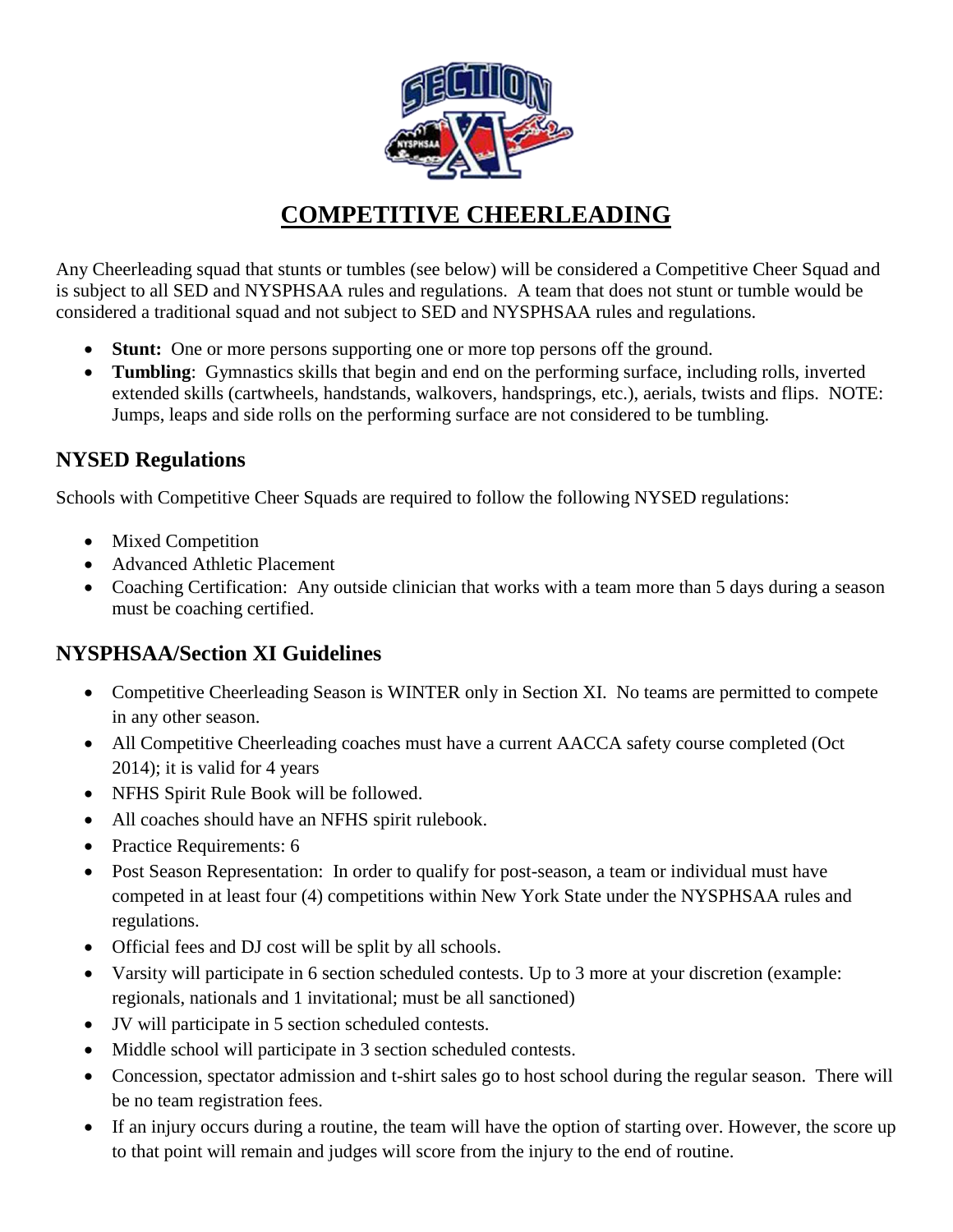- Maximum Number of Contests: The maximum number of competitions will be Varsity-10; JV-6; and Modified-3.
- Admission is not to exceed \$4 dollars per person during the regular season.
- Section XI SCORING WILL BE USED during Section XI scheduled contests and the Suffolk County Championship.
- The New York State Scoresheet will be used for the NYS State Championship.
- Schools will submit a request to host a competition. Host schools will then be selected by Section XI.
- Schools with proper equipment (9 panels, 9 panels & proper Velcro strips) will only be selected; **No wrestling mats.**
- Warm-ups: **Varsity & JV** 10 minutes on 9 panels. Coach decides what to do in warmup. No Safety Judge present; **MS** - 10 minutes on 9 panels. 1 Safety judge monitors time and looks for any illegal stunts etc.
- Once a team submits the Placement Form for division selection (11/19/2021 by 2:00 P.M.), **there will be no moving divisions.**
- Order of teams at Section XI scheduled events will be decided by Section XI. The County Championship will be the order they finished during the year.
- Your average score will be tallied from the 6 Section XI scheduled contests. A forfeit will result in 0 points per forfeit.
- If a team cannot attend a Section XI scheduled contest (only because superintendent does not let bus out, weather, etc.) they will not be charged with a forfeit and their average score will be based on the contests attended. Circumstances beyond the control of the athletic department, example; senior trip, will be taken into consideration and reviewed by the sports chair and executive director for an excusable exemption from a competition.

#### **Hosting**

Recognizing the massive commitment and preparation in hosting a cheerleading competition, the next available date for a Varsity competition will be on Sunday (the day after the scheduled event). For participating schools that are not permitted to attend due to weather related conditions, they will not be penalized in the season long scoring procedure.

#### **Regulations**

- Number of Night's Rest: Minimum 1 night's rest between competitions.
- Competitions are limited to 1 per day.
- Competition Standards: Duration of competition is 2 minutes and 30 seconds, including cheer and dance.

#### **Competitive Divisions**

• **Varsity:** Three divisions: Small (5 - 16), Large (17 - 32) and Coed (5 - 32). Enrollment will be used during the season for Small and Large, no enrollment will be used for the Coed division.

The top 50% will make counties in each division; resulting in 5 county champions. Small Division 1 & 2; Large Division 1 & 2 and Coed.

- $\bullet$  **JV**: Two Divisions: Small  $(5-16)$  & Large  $(17+)$
- **Middle School**: Two Divisions: Small  $(5 16)$  & Large  $(17+)$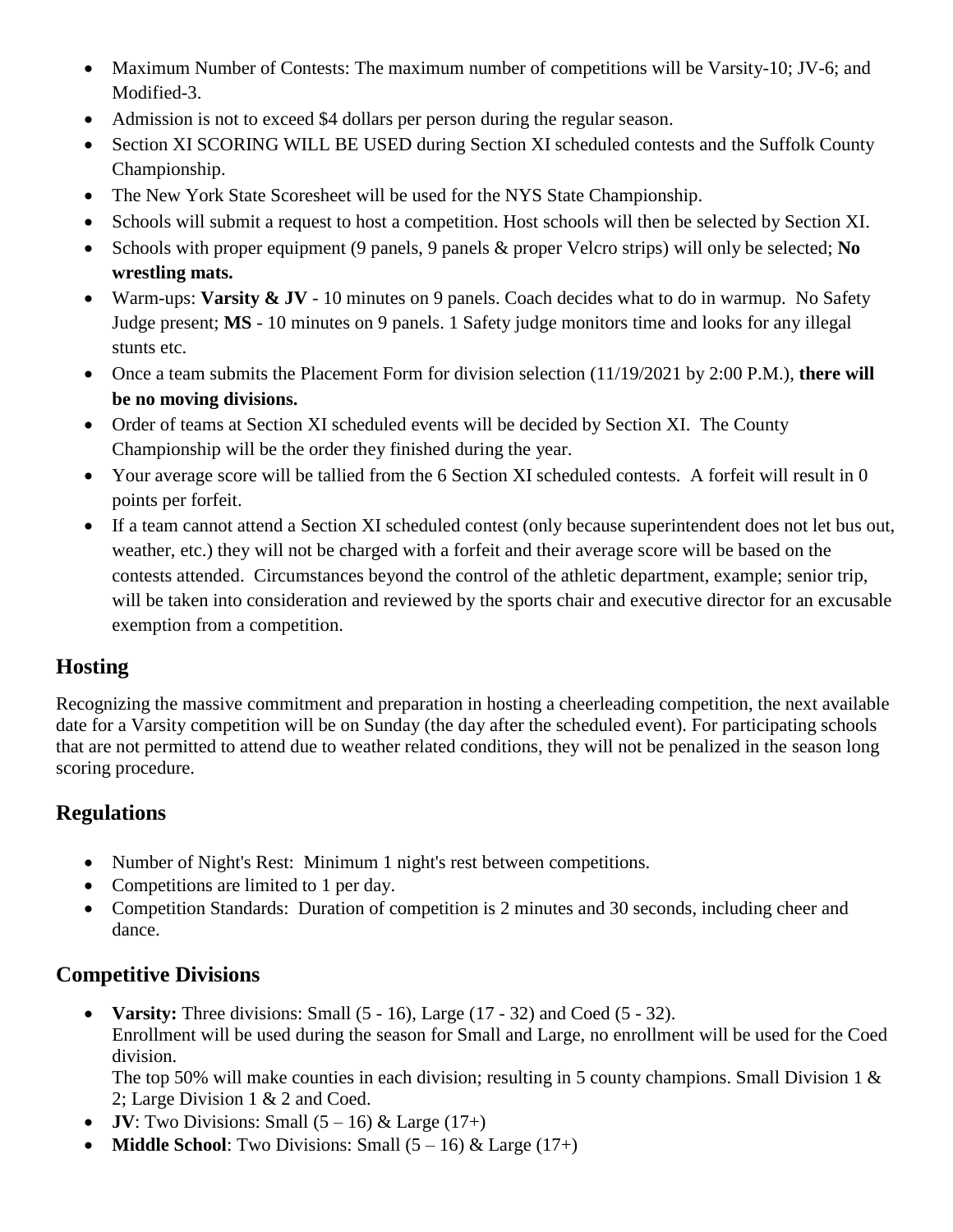#### **Post-Season Qualifying**

#### **Section XI Championship**

- In order to qualify for Post-season a team or individual must have competed in AT LEAST four Section XI competitions under the NYSPHSAA rules and regulations.
- Qualification for Section XI Championship will be based on scores achieved during the competitive season using the Section XI scoring sheets.
- Your average score will be tallied from the 6 Section XI scheduled contests. A forfeit will result in 0 points per forfeit.
- The top 50% of the schools based on the scores will qualify for the Section XI Championship.
- Awards: The winner and runner-up in each division at the Section XI Championship will receive a plaque. Medals will be presented to the participants on the championship team for each division.
- Admission will be \$6 dollars

#### **NYSPHSAA Championship**

- The winner of each division will qualify for the NYSPHSAA Championship.
- In the event of a tie in the Section XI Championship, both teams will advance.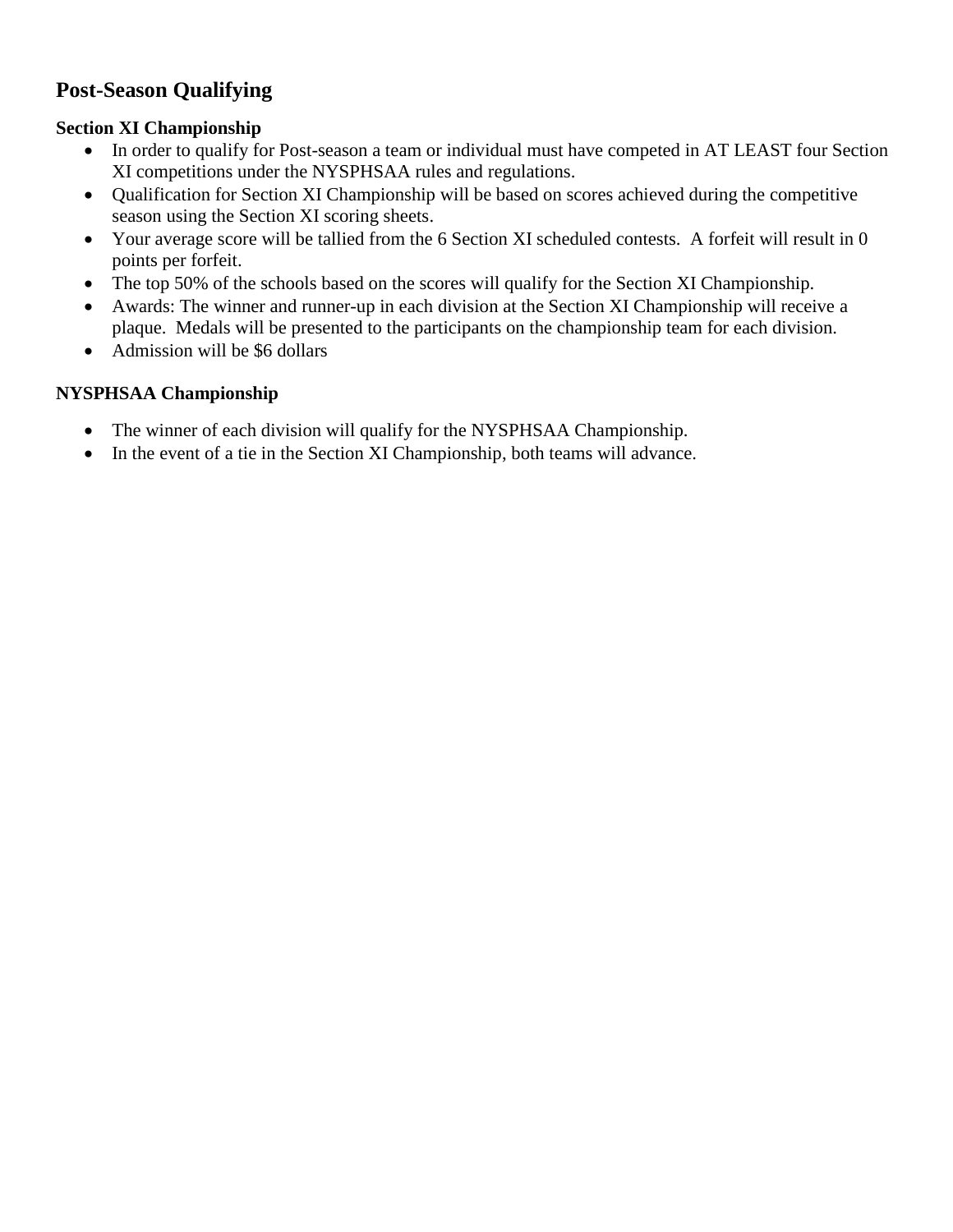

## **TIME LIMITATIONS**

- **Each performance routine must include at least one cheer or sideline chant.**
- **The music portion must not exceed one minute and thirty seconds.**
- **Total time limit is two minutes and thirty seconds.**
- **Timing will begin with the first movement, voice, or note of music, whichever comes first.**
- **If a team exceeds the time limit, a penalty will be assessed for each violation.** 
	- o **1 point deduction for 1-5 seconds over.**
	- o **2 points deduction for 6 seconds or more.**
- **Acknowledging the potential variance caused by human reaction speed and sound system time variations; judges will not issue a deduction until their stopwatches show a time of 3 seconds over the allotted time.**
- **It is recommended that all teams time their performance prior to competition.**

#### **INTRODUCTIONS**

- **All introductions (tumbling, entrances, chants, spell outs, etc.) are considered part of the routine and will be timed as part of the performance.**
- **All team breaks, rituals and traditions need to take place prior to entering the mat.**
- **Teams should take the floor immediately with spirit and enthusiasm, but without excessive gestures. Example: chest bumps, hugs, handshakes, etc.**
- **All teams should refrain from any type of excessive celebration following the team's performance. Any team in violation will receive a ONE point deduction.**
- **There should not be any organized exits or other activities after the official ending of the routine.**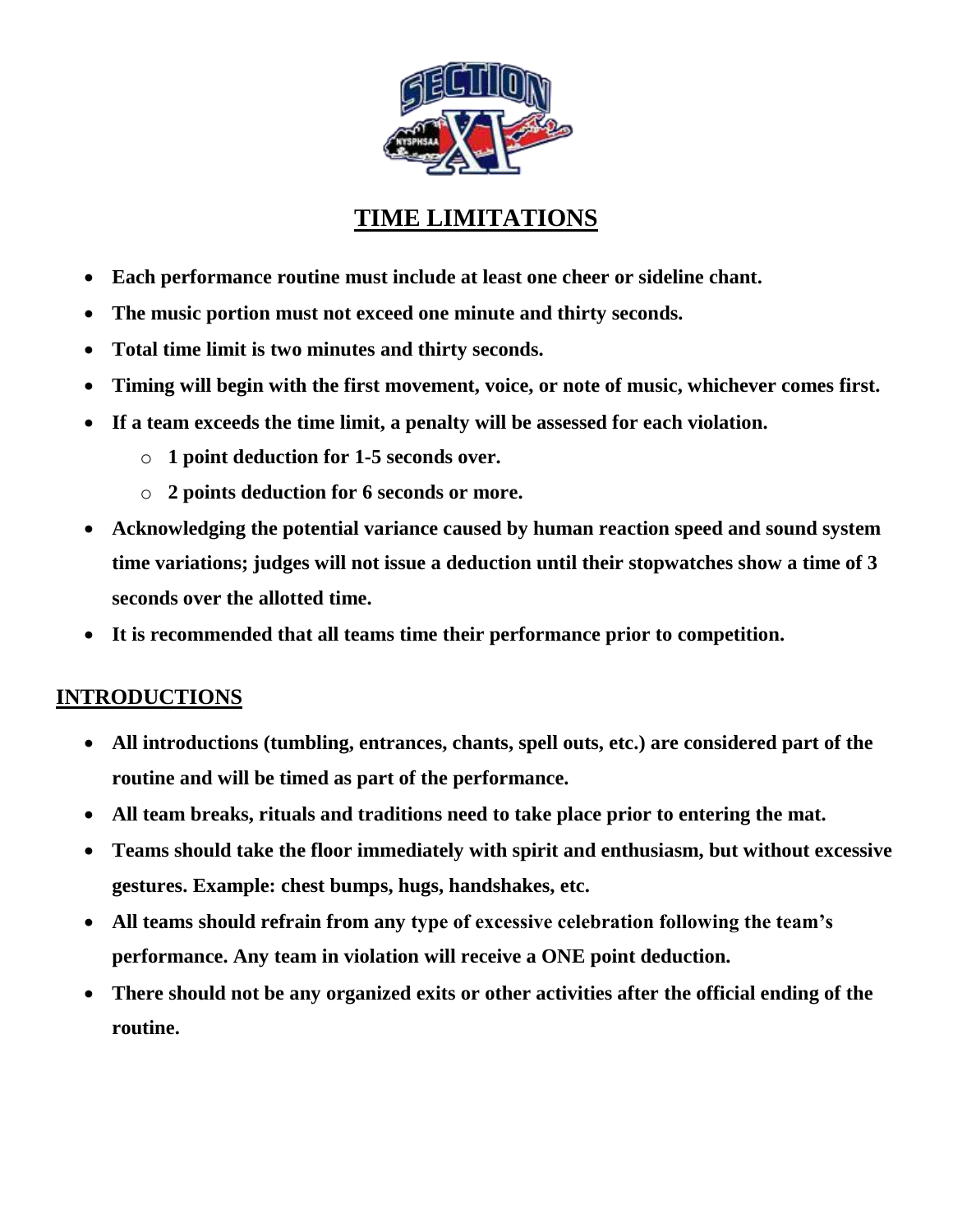

## **AUTHORIZED MUSIC**

USA Cheer has an educational initiative to provide music producers, coaches, professional members, athletes, and spirit leaders with the information needed to help all groups understand U.S. copyright laws regarding music usage as part of performances, routines, competitions, school events, camps, etc. These laws were designed to protect artists, promote creativity, and ensure that artists are compensated for their creations. This initiative were developed out of respect for all artists and to protect our members and all those involved in routines, competitions and performances of any kind in which music is used. In addition, USA Cheer is providing a directory of music providers who have signed an agreement to follow copyright law. If you have further questions or wish for your music company to be included in the directory, please email [info@usacheer.org](mailto:info@usacheer.org) For the most up to date music information, visit <https://www.usacheer.org/music>

#### **Music Copyright Education and Resources**

<https://www.usacheer.org/music-copyright-education-and-resources>

<https://www.clicknclear.com/education>

<https://nfhs.org/articles/cheerleading-and-dance-squad-music-copyright-law-issues/>

<https://www.usacheer.org/music-faq>

#### **Music Provider Directory**

<https://www.usacheer.org/music-provider-directory>

- Please read and understand the USA Cheer Music Copyrights Educational Initiative.
- All sound recordings used in a team's music shall only be used with written license from the owners(s) of the sound recordings.
- Please check Music Provider list for updates and changes periodically.
- Teams must be able to provide proof of licensing, in the form of a printed copy, if deemed necessary.
- Proof of Licensing is REQUIRED for the NYS Championship.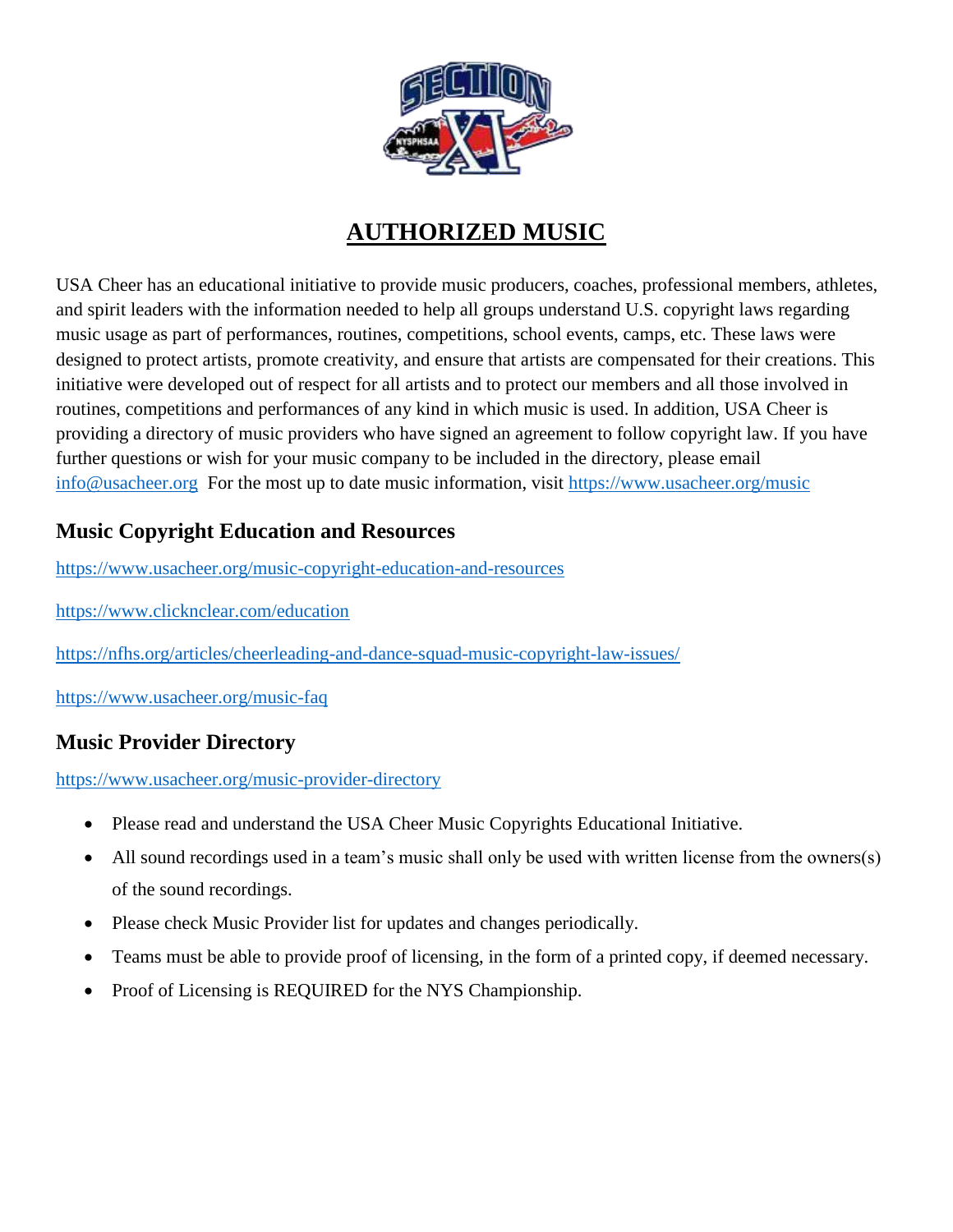

### **Section XI Cheerleading 2021 - 2022 Requests for Placement**

**MANDATORY**

**Please fill in the following request form and return it no later than 2:00p.m. on Friday, November 19, 2021; to [bhyer@wbschools.org](mailto:bhyer@wbschools.org) or fax it to 631-376-7190 Please contact Brianne Hyer with any questions. 516-313-2279**

School Name:

Athletic Director:

Coach's Name:

Coach's Email:

Please Circle: **VARSITY: Small (5-16); Large (17-32) or COED (5-32)**

Please Circle: **JUNIOR VARSITY: Small (5-16) or Large (17-32)**

Please Circle: **Will you have a Middle School team: YES or NO**

 **If YES: Small (5-16) or Large (17-32)**

#### **\*\*\*ALL 3 LEVELS MUST BE COMPLETED ON THIS FORM\*\*\***

Once a division is selected for scheduling purposes and after 11/19/2021, there will be **NO** moving divisions. If you fall below the allotted division numbers, you still must compete with the team and division you signed up for but will not receive a score, thus fulfilling your requirement to attend all scheduled contests.

#### **Competitive Divisions:**

- **Varsity**: Three divisions: Small (5-16), Large (17-32) and COED (5-32 and 1 male must be on the mat).
- **Junior Varsity**: Two divisions: Small (5-16), and Large (17-32). JV level: a male on the mat must be approved through the mixed competition guidelines.
- **Middle School**: Two divisions: Small (5-16), and Large (17-32). JV level: a male on the mat must be approved through the mixed competition guidelines.
- $\triangleright$  Enrollment MAY be used during the season, still tentative. This will be determined after placements are submitted.
- $\triangleright$  For the County Championship, enrollment will be used: Large School Division (750+), Small School Division (749 and below), COED will be no enrollment. 5 County Champions will represent Section XI at the 2022 NYS championship.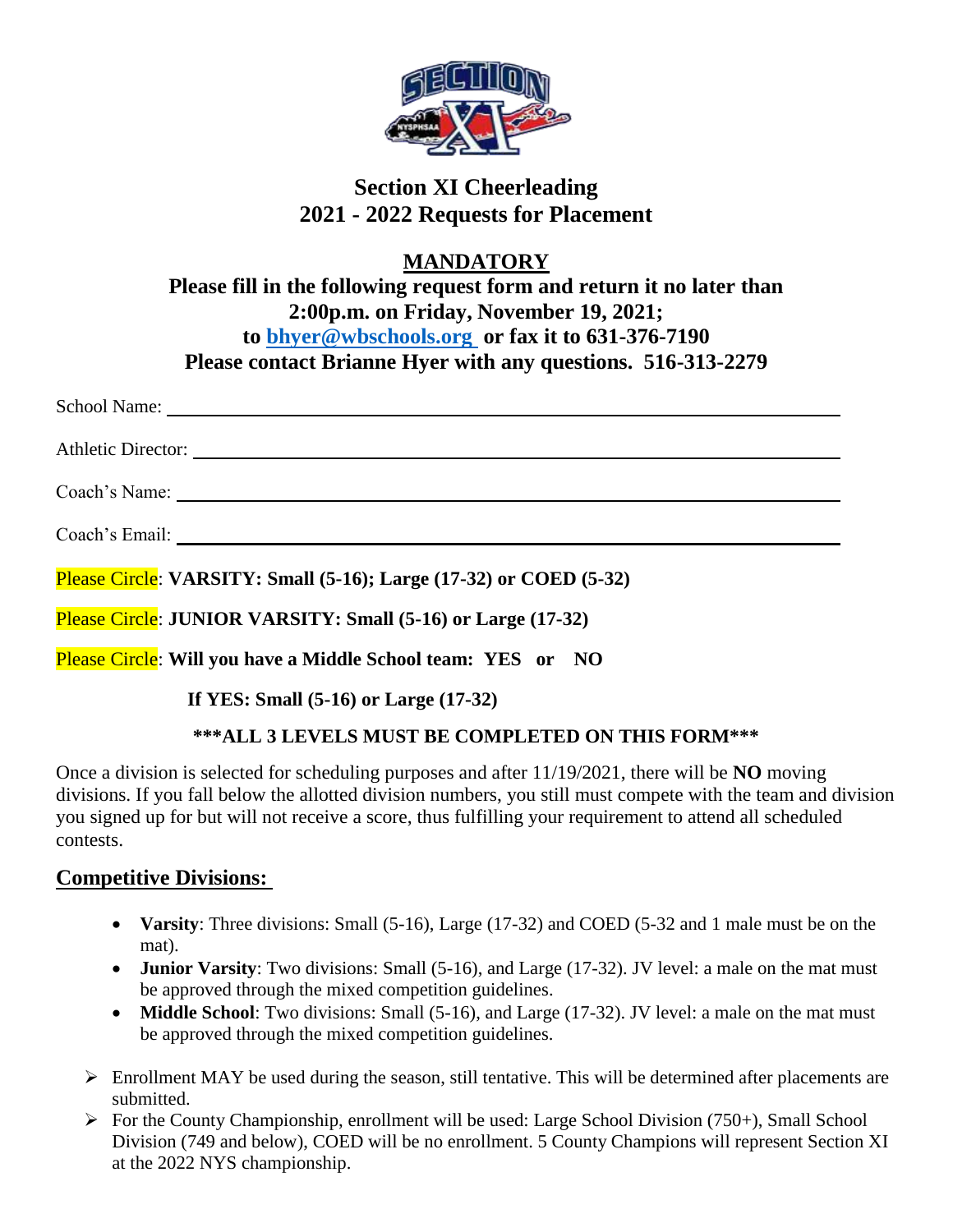

## **HOSTING INFORMATION**

#### **Forms:**

Please have the following forms and enough copies for all teams; forms can be found on SCCCA website:

- 1. Judge's Scores Sheets (Coed & All Girl)
- 2. Competition Cover Sheet
- 3. Point Deduction Sheet
- 4. Results Sheet
- 5. Officials Attendance Sheet
- Greet and have location for teams.
- Have a secure location for coaches room and a separate officials room.
- A scorer's table, media table and parent table (documents etc.)
- Meet and greet DJ
- **Plaques:** Trophy Hut. Koren LoNigro-Hart (631) 473-3057 (ext. 3). Orders **MUST** be emailed 2 weeks prior to the day of the competition.
- **AED:** The host school is responsible for proving trained personnel and an adequate number of AED's at all interscholastic contests.
- **Music:** Host school must provide sound system with the Aux or Bluetooth connection for warmups (no Cd's).As per the DJ's for the competition: All coaches should put their music on a phone (airplane mode) or iPod. This eliminates the potential for a scratch or skip that is common on a CD. However, a CD will also be available.
- **Admission**: \$4 dollars per person during regular season scheduled contests (All levels).
- Sales: Concession, spectator admission, vendors and t-shirt sales go to host school during regular season.
- **Scoring:** Section XI SCORING WILL BE USED.
- **Warm-ups:** 10 minutes on 9 practice cheer mats; with the appropriate Velcro or adhesive; NO wrestling mats. Coach decides what to do in warmup. Safety judge will not be present in Varsity & JV Warmups. A Safety Judge will be present in Middle School competitions and will monitor time and look for any illegal stunts etc. A coach and or adult must be supervising the warm up area as well for all competitions, **NO ATHLETES are permitted to run the Warmup room.**
- **Hosting:** Recognizing the massive commitment and preparation in hosting a cheerleading competition, the next available date for a Varsity competition will be on Sunday (the day after the scheduled event). For participating schools that are not permitted to attend due to weather related conditions, they will not be penalized in the season long scoring procedure.
- **Competitive Divisions:** No enrollment will be used during the season; everyone in each division competes against one another.
	- $\cdot$  Varsity Three divisions: Small (5-16), Large (17-32) and Coed (5-32 and at least 1 male on the mat).
	- $\bullet$  JV Two divisions: (Small 5-16 & Large 17-32)
	- $\div$  Middle School Two Divisions (Small 5-16 & Large 17-32)

**At the completion of your competition, the host school must email the officials attendance and result sheets to: Brianne Hyer [bhyer@wbschools.org;](mailto:bhyer@wbschools.org) Chris McKeveny [cmckeveny@sectionxi.org](mailto:cmckeveneny@sectionxi.org) ; Samantha Tissenbaum [stissenbaum@sectionxi.org](mailto:stissenbaum@sectionxi.org) & Carla Destefano [cdestefano@sectionxi.org](mailto:cdestefano@sectionxi.org)**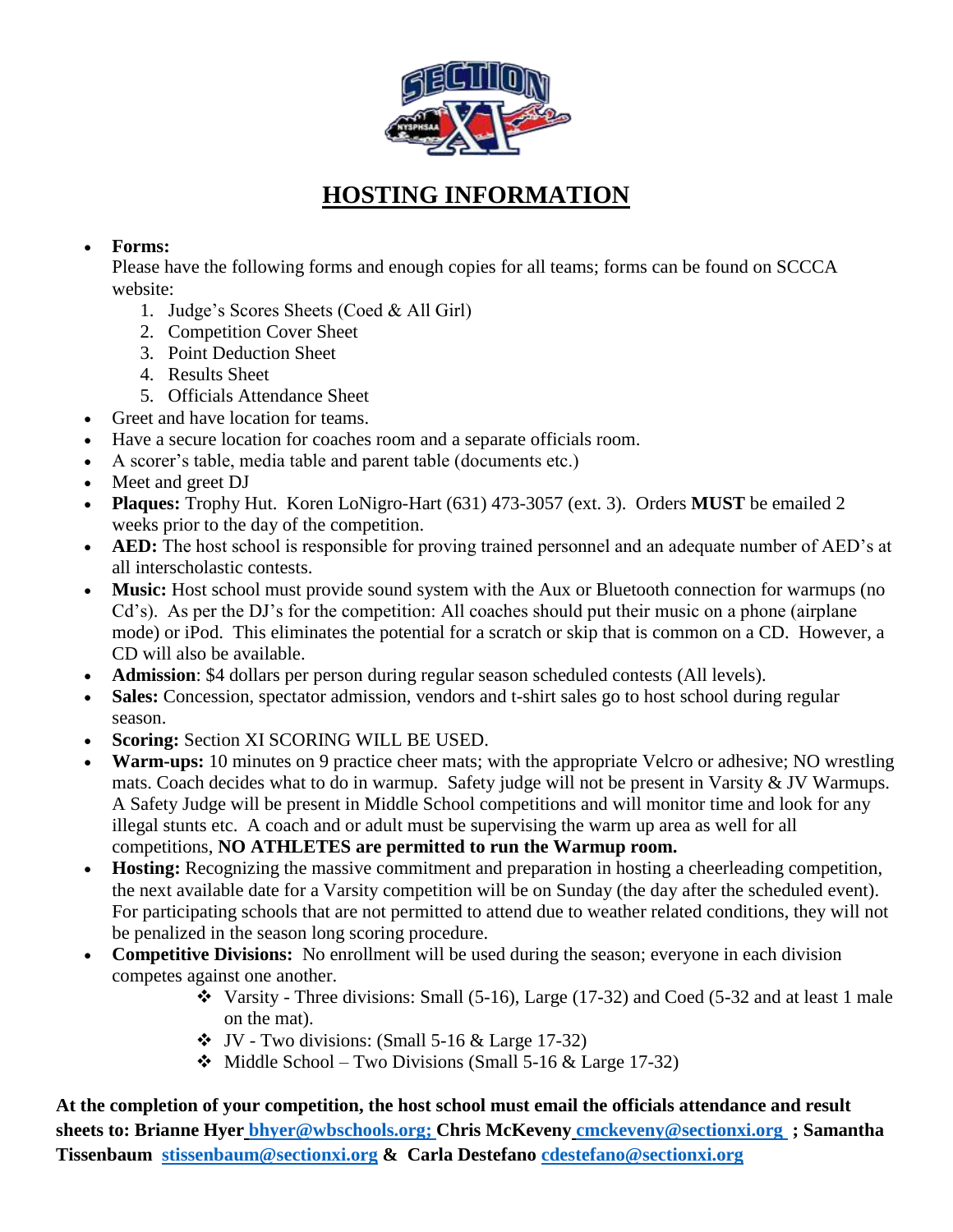

## **SUFFOLK COUNTY CHEERLEADING**

## **OFFICIALS ATTENDANCE SHEET**

**Host School:**

Date: <u>**Date: Date: Date: Date: Date: Date: Date: Date: Date: Date: Date: Date: Date: Date: Date: Date: Date: Date: Date: Date: Date: Date: Date: Date: Date: Date: Date:**</u>

| <b>Print Name</b> | <b>Signature</b> | <b>Date</b> | Sign-in<br>time | Sign-out<br><u>time</u> |
|-------------------|------------------|-------------|-----------------|-------------------------|
|                   |                  |             |                 |                         |
|                   |                  |             |                 |                         |
|                   |                  |             |                 |                         |
|                   |                  |             |                 |                         |
|                   |                  |             |                 |                         |
|                   |                  |             |                 |                         |
|                   |                  |             |                 |                         |
|                   |                  |             |                 |                         |
|                   |                  |             |                 |                         |

**After contest, host school sends this attendance sheet to: Carla Destefano [cdestefano@sectionxi.org](mailto:cdestefano@sectionxi.org) & Brianne Hyer [bhyer@wbschools.org](mailto:bhyer@wbschools.org)**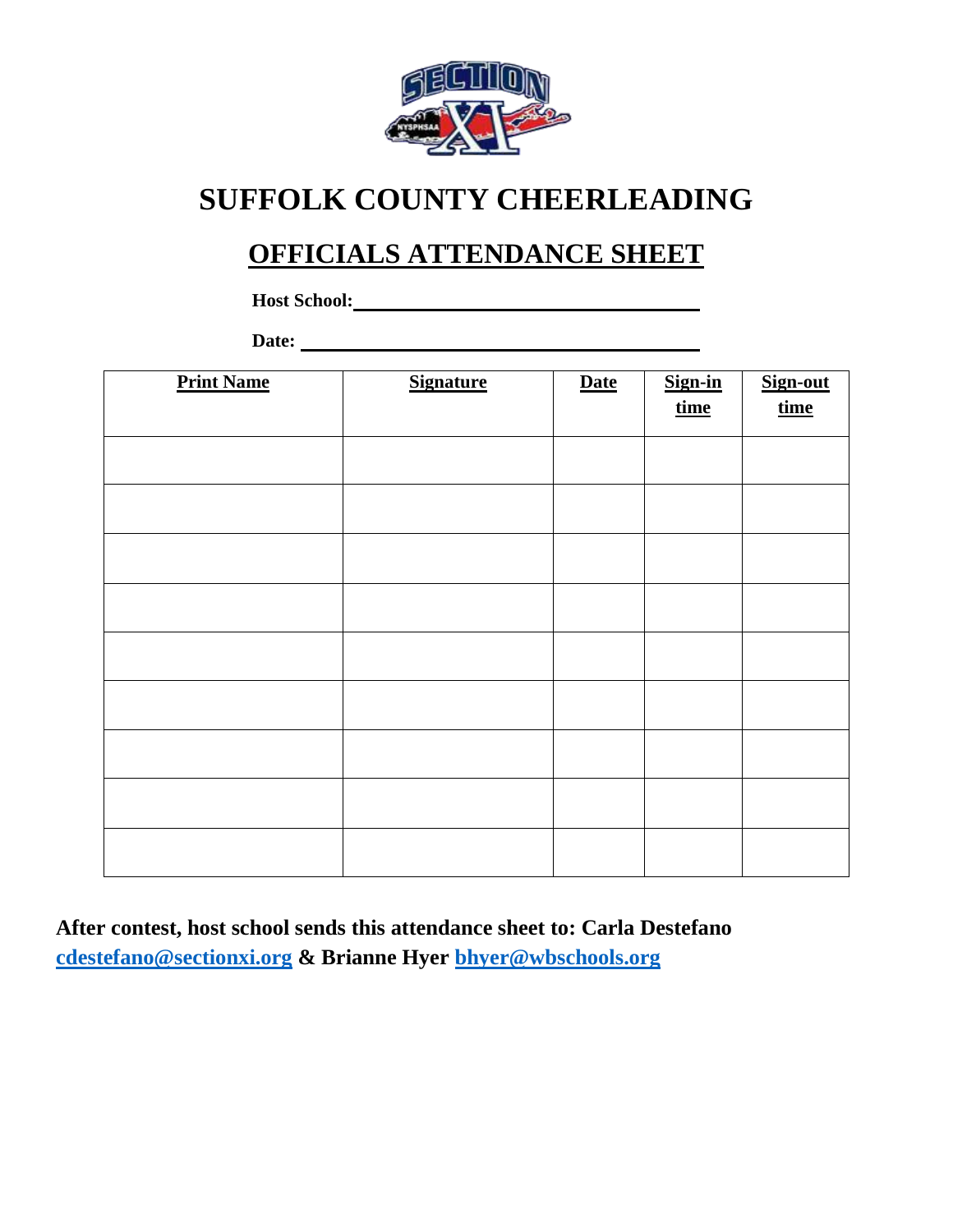

## **SCRIMMAGE GUIDELINES**

**Cheerleading Scrimmage:** A cheerleading scrimmage must alter format so it does not follow the regular 2 ½ minute routine in its entirety. Suggested formats include but are not limited to:

- Break out cheer, pyramid, stunting and tumbling.
- Competition rules must be altered.
- A scrimmage is a practice that is a SIMULATED CONTEST.
- In scrimmages: squads can use the same mat simultaneously with coaches making corrections and giving instructions.
- No uniforms.
- No admission is charged.
- No official score is kept or a score given therefore, scores may not be used in calculating season average or for qualifying for sectional or state tournaments. Scores may not be used toward league or not-league standing.
- The use of officials would be permitted and encouraged whenever possible for the purpose of instruction regarding the rules and proper application of rules.

## **Payment for Cheerleading Scrimmages:**

- Schools are billed for a minimum of 2 hours (\$51.00 per hour) for a total of \$102.
- If scrimmages are longer than 2 hours or if the officials are asked to stay longer, they will be paid a per hour rate.
- Ex: if they work 2 hours and 15 minutes they will get 3 hours of pay. It is recommended that the schools speak with the coaches and work out time slots for scrimmages to the hour.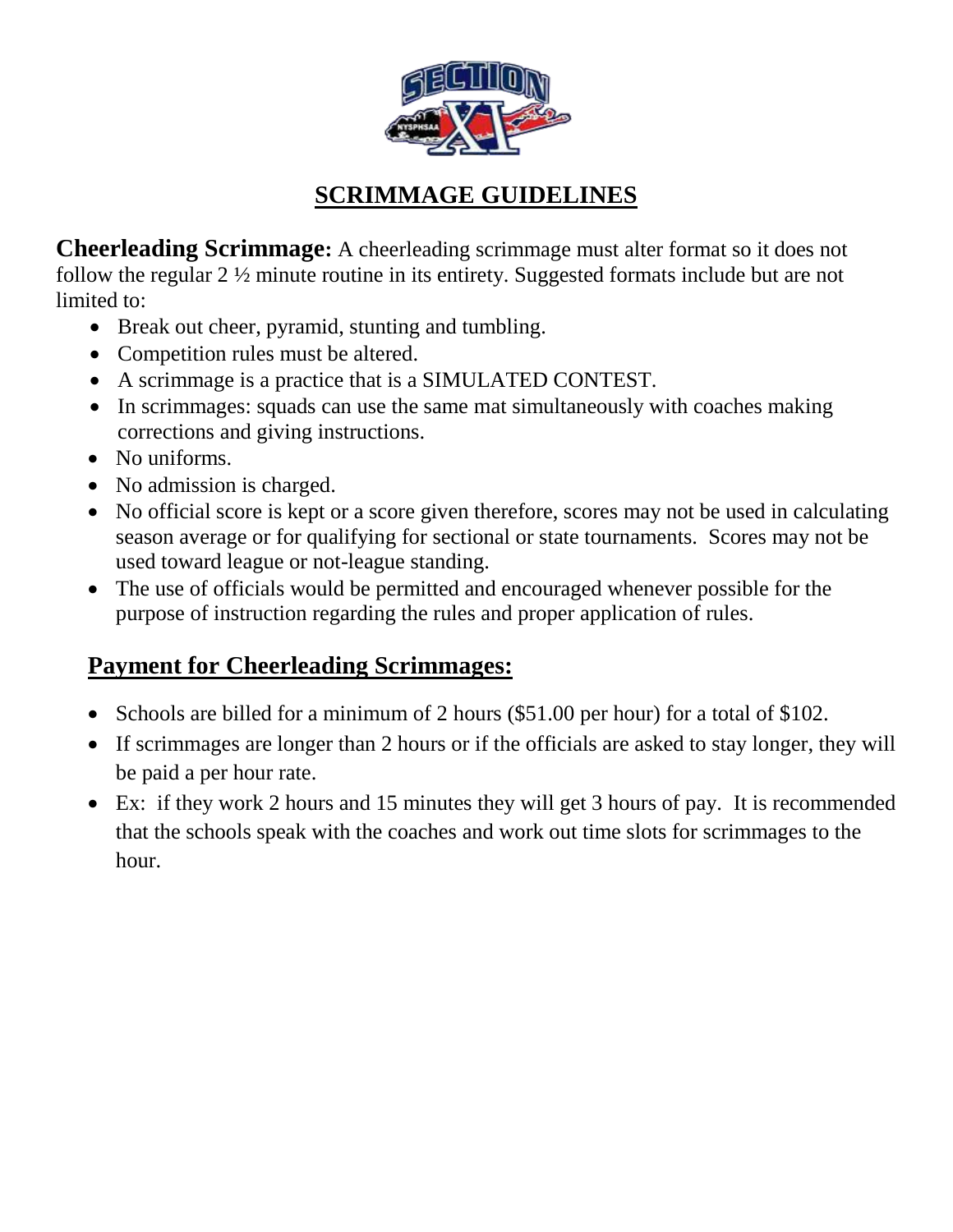

## **NEXT AVAILABLE DATE**

In all sports, a postponed VARSITY contest must be played on the next available date.

**PENALTY**: Failure of a school to comply with the next available date policy will result in forfeiture. Any and all opposing schools that will not comply, will be assessed a loss.

#### **FOR CONTESTS IN SECTION-WIDE SPORTS**:

A date which is vacated and/or identified for the purpose of accommodating a school's prom or an entire grade level trip **prior to the deadline for schedule changes** will not be considered a next available playing date.

**No Teams** are exempt from this policy during a school recess.

**NOTE:** Schools may not mutually agree to be less restrictive on the implementation of this policy.

#### **EXTRAORDINARY CIRCUMSTANCES:**

I.E. hurricanes, snowstorms, power outages, etc. may preclude the team from practicing four or more consecutive days, the Executive Director may waive the next available date rule to allow for one day of practice.

#### **CONTEST SITES:**

The Executive Director, in consultation with the Sports Cahir, is allowed to direct schools to switch sites and/or find neutral sites in league or division varsity games during the last week of the regular season.

#### **CHEERLEADING SPECIFIC EXCEPTIONS:**

Recognizing the massive commitment and preparation in hosting a cheerleading competition, the next available date for a Varsity competition will be on Sunday (the day after the scheduled event). If a team cannot attend a Section scheduled contest (only because the Superintendent does not let the bus out, i.e weather, they will not be charged with a forfeit and their average score will be based on the contests attended.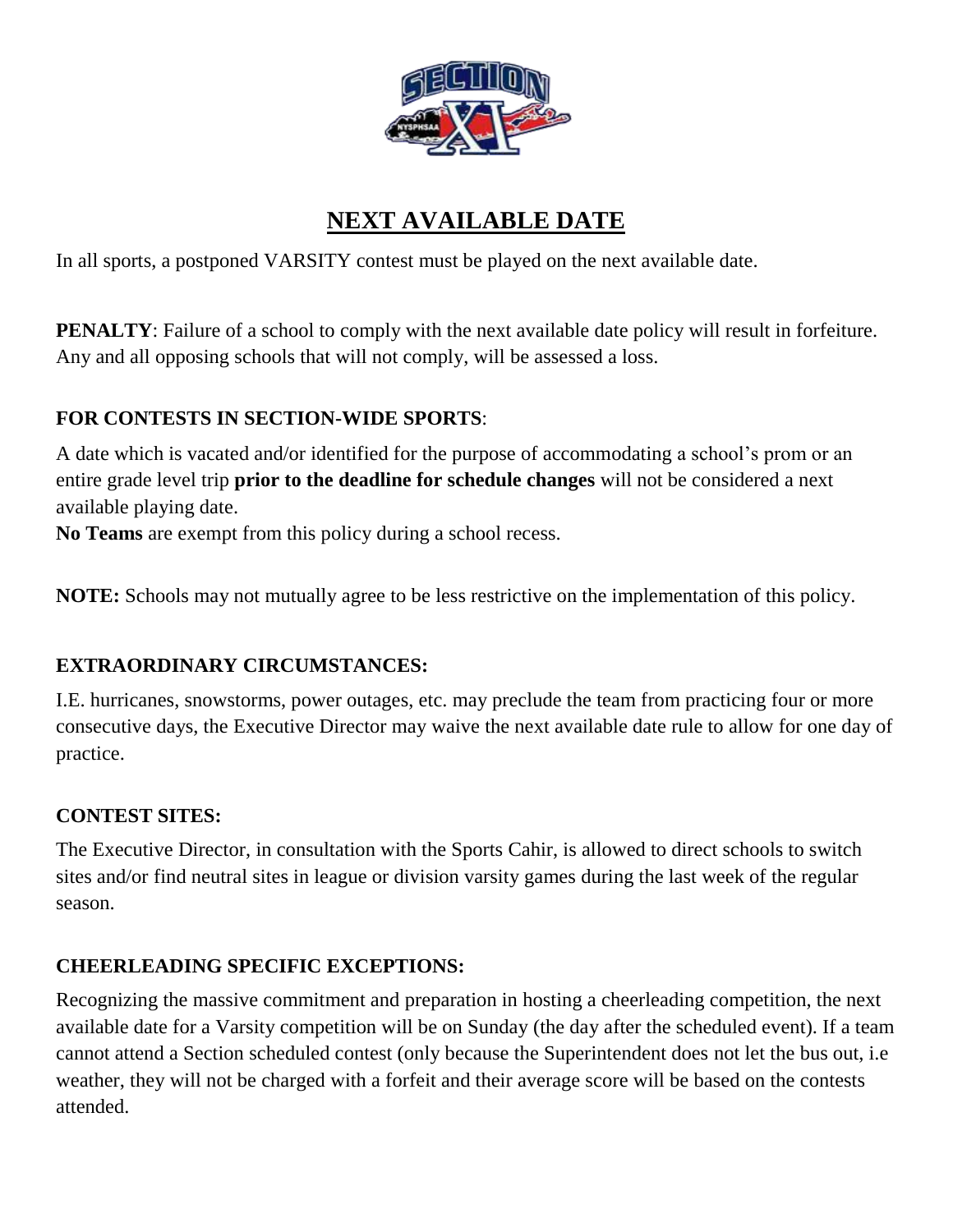

## **MEDICAL WAIVERS FOR NYSPHSAA REGULATION**

Waivers of the minimum number of required participations may be granted for medical reasons only. To request such a waiver, the athletic director must submit:

- a) Written request for such to the Executive Director;
- b) Medical documentation of the illness/injury indication record of the athlete's participation. specific dates,
- c) A record of the athlete's participation.

The athletic director will be notified of the approval/disapproval.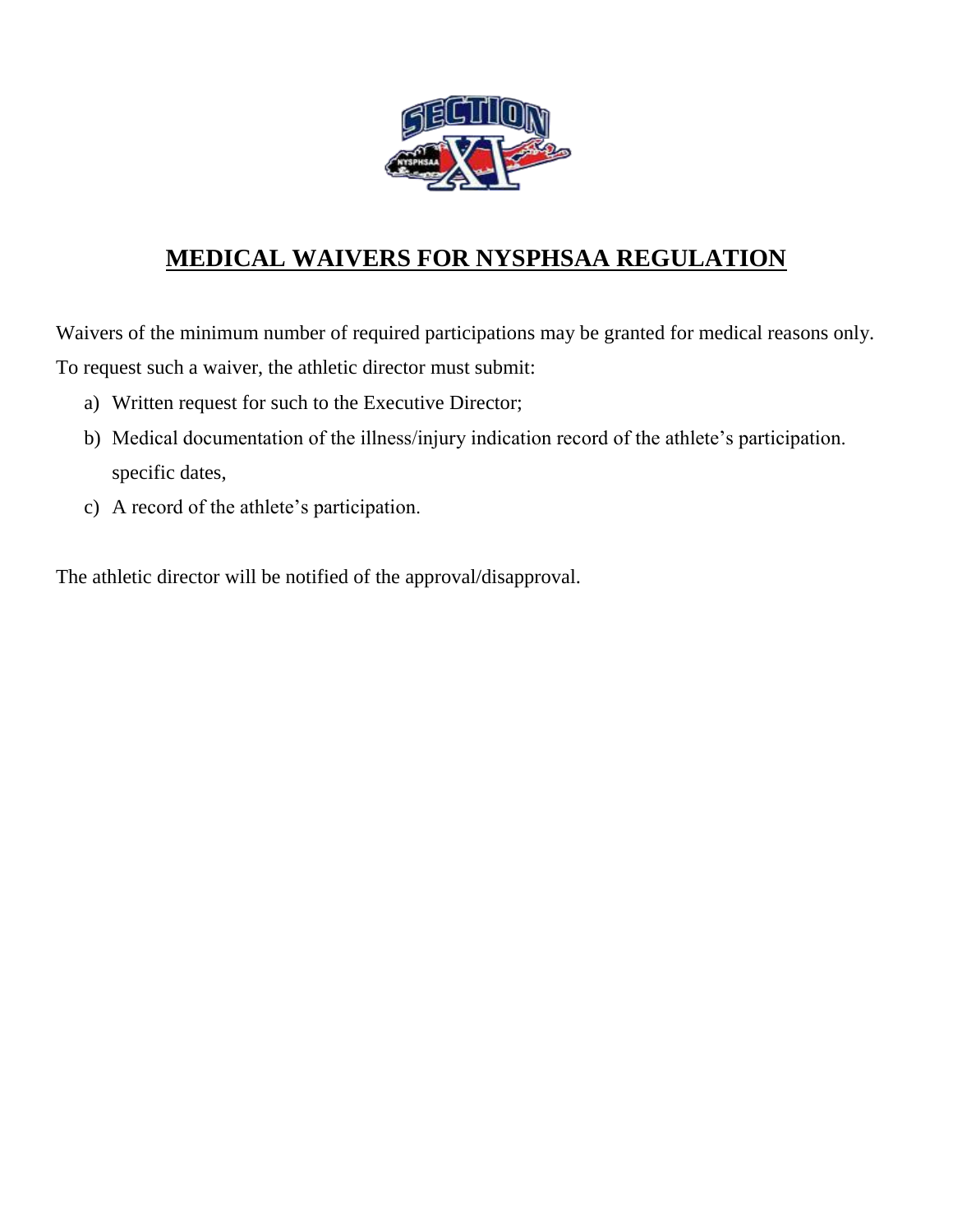

## **MIXED COMPETITION**

The purpose of Mixed Competition for cheerleading is to determine on an individual basis, whether or not participation by a particular male student on a cheer team organized for females in a district would "have significant adverse effect upon the opportunity of females to participate successfully in interschool competition in that sport." **Middle School & JV**

#### **Procedure**

- 1. The superintendent must request, in writing, consideration to allow a male to participate on a team organized for females in his/her district.
- 2. The student's school Principal and the Athletic Director of the district must also sign the letter, indicating that they are aware of the request.
- 3. The letter shall be forwarded along with this document to the Executive Director and be received by the first day of winter practice.
- 4. A Mixed Competition Committee will convene to consider your request submitted for the Varsity, Junior Varsity & Middle School, Winter and Early Winter season.
- 5. A copy of the report of the district of the review panel including the Individual Athletic profile for Mixed Competition Form, the date of the last NYS fitness test, etc. must be on file with the Athletic Director.
- 6. The decision applies only to the season for which the application was made. Subsequent seasons will require another review. Therefore, all students that have been previously approved to participate in a mixed competition situation must be re-approved each season.

|                                                                                                              |                                                                                                                                                         |                     | NAME of STUDENT:                |  |  |
|--------------------------------------------------------------------------------------------------------------|---------------------------------------------------------------------------------------------------------------------------------------------------------|---------------------|---------------------------------|--|--|
| SCHOOL:                                                                                                      |                                                                                                                                                         |                     |                                 |  |  |
| GRADE:                                                                                                       | AGE:                                                                                                                                                    |                     | DOB: $($ / $/$ )                |  |  |
| Previously classified: (Please circle) YES                                                                   |                                                                                                                                                         | NO<br><sub>or</sub> |                                 |  |  |
| (If yes) What level $&$ when?                                                                                |                                                                                                                                                         |                     |                                 |  |  |
| • Will participation by a particular male student on a cheer team, organized for females in a district "have | a significant effect upon the opportunity of females to participate successfully in interschool competition<br>in that sport" (Please circle) YES or NO |                     |                                 |  |  |
| Athletic Director:                                                                                           |                                                                                                                                                         |                     | Athletic Director Signature:    |  |  |
| Approved                                                                                                     |                                                                                                                                                         |                     | (Please circle) Approved or Not |  |  |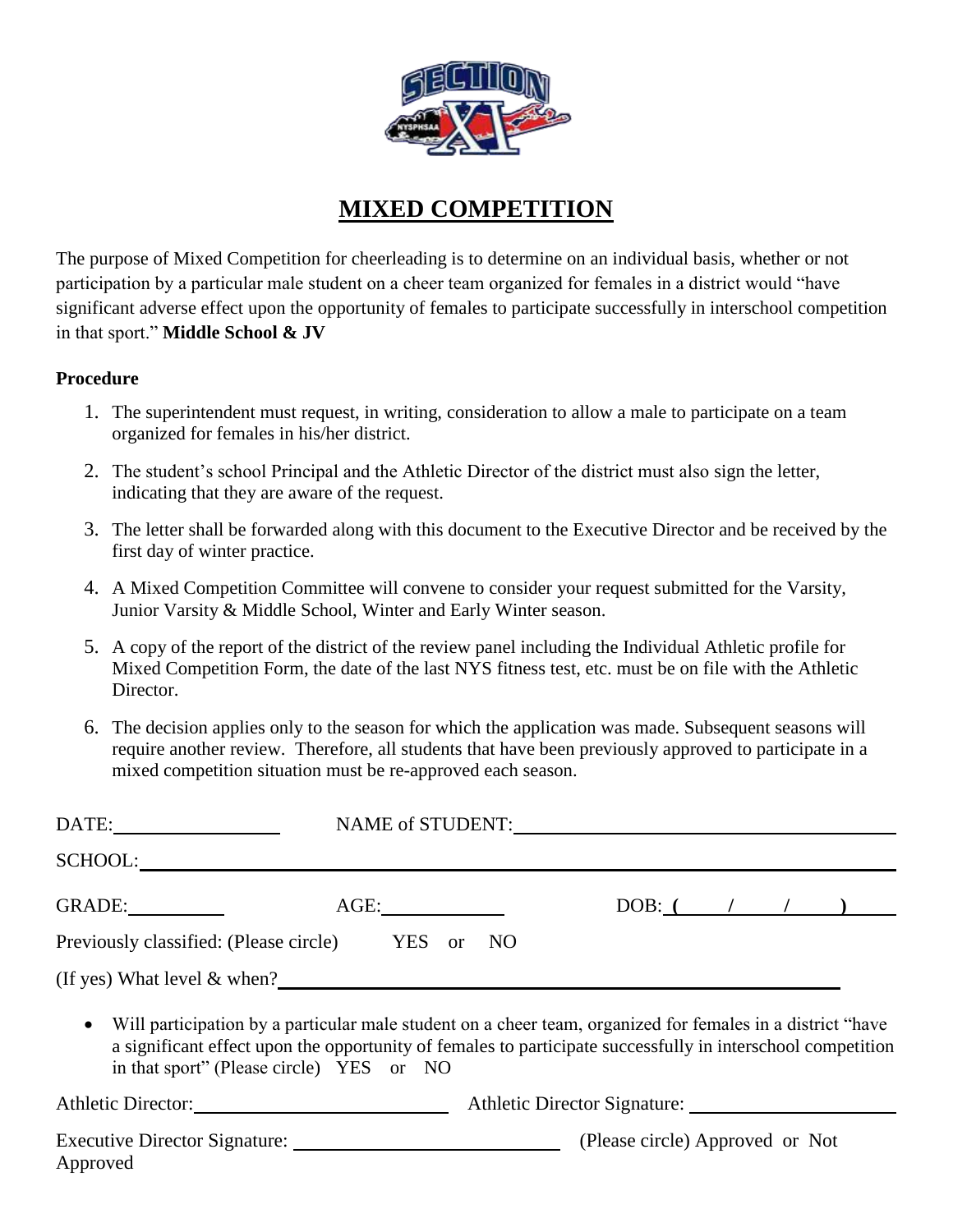

## **GUIDELINES AND RECOMMENDATIONS FOR CODES OF BEHAVIOR FOR COACHES, PARTICIPANTS, SPECTATORS AND ADMINISTRATORS IN INTERSCHOLASTIC COMPETITION**

#### **I. INTRODUCTION**

 It is the duty of all those concerned with high school athletics to emphasize the proper ideals of sportsmanship, ethical conduct and fair play under all circumstances. The values to be derived from playing the game fairly should be stressed, and any actions which tend to destroy those values should be discouraged. Courtesy should be shown toward opponents, officials, supervisors, spectators and administrators. Efforts must be made to achieve a thorough understanding and acceptance of the rules of the game and the standards of eligibility and to respect the integrity and the judgment of the sports officials. It is important for all to recognize that the purpose of athletics is to promote the physical, mental, moral, social, and emotional well-being of the individual players. Most of all, it is the duty of all concerned with high school athletics to remember that an athletic contest is only a game and should be kept in that perspective.

#### **II. THE COACH is expected to:**

- **1.** Set a positive example both on and off the playing area.
- **2.** Be aware that you are representing a school district, a school, and a student body. Impressions made are lasting and hard to live down.
- **3.** Recognize that athletic competition is a means toward an end, not an end in itself. Specifically, athletics should lead to the development of healthy, well-adjusted young men and women.
- **4.** Approach competition as a healthy and constructive exercise, not as a life and death struggle that requires victory at any price. It should be fun and enjoyable.
- **5.** Recognize that the participants in individual or team sports are young men and women with human frailties and limitations who are capable of making mistakes.
- **6.** Be prepared to win or lose. Be positive. Encourage peak performance within the rules of the game.
- **7.** Command respect by personal attitude and behavior.
- **8.** Be well-groomed. Wear appropriate attire be it casual or otherwise.
- **9.** Not use crude or abusive language with players, opponents, officials, or spectators.
- **10.**Respect the judgment of the officials. Although it is reasonable for the coach to question
- **11.**Handle dissatisfaction with officiating quietly and efficiently through the use of the rating cards supplied by Section XI.
- **12.**Instruct players to respect officials. Questions concerning rules or interpretations should be made by the team captain as the team representative during the contest.
- **13.**Refrain from shouting disapproval of calls made by officials.
- **14.**Avoid behavior that will incite players, opponents, or spectators.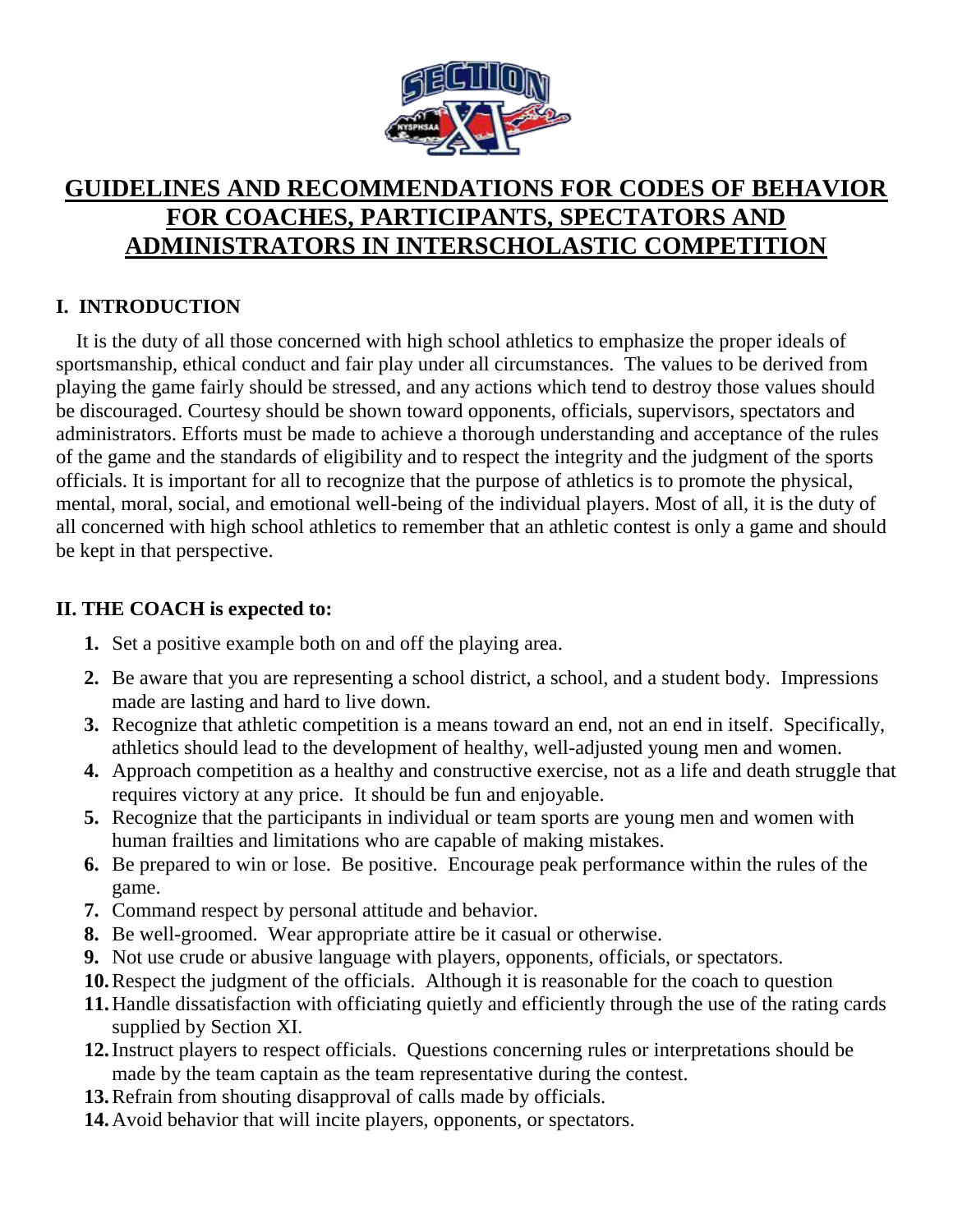- **15.**Encourage good sportsmanship, and remove players from competition who demonstrate unacceptable behavior.
- **16.**The athletic program is a total part of the educational opportunities provided for all students. It should be treated as just that.

#### **III. THE ATHLETE is expected to:**

- **1.** Understand and abide by the rules and regulations of the game, and to respect the integrity and judgment of the officials.
- **2.** Conduct themselves as ladies and gentlemen at all times.
- **3.** Demonstrate self-control and mutual respect at all times. Uncontrolled emotions can be selfdefeating.
- **4.** Not use crude or abusive language or gestures in dealing with opponents, officials or spectators.
- **5.** Accept victory with grace and defeat with dignity. Poor winners or losers do a disservice to themselves.
- **6.** Set an example in word and deed, both on and off the playing area. Remember that athletes assume a role of leadership and that the young emulate their role models.
- **7.** Be well-groomed, both on and off the field, as a representative of the school. Improper behavior while in uniform reflects badly upon yourself, your school, and your community.
- **8.** Observe training regulations and requirements of physical fitness for better personal performance and greater contribution to the team effort.
- **9.** Place athletic competition in its perspective. It represents only one part of the learning process and should not be pursued to the exclusion of everything else.
- **10.**Remember that participation in athletics is a privilege that should not be abused.
- **11.**Refrain from shouting disapproval of calls made by officials. Shouting disapproval of calls made by officials may result in misconduct.

#### **IV. THE SPECTATORS are expected to:**

- **1.** Conform to accepted standards of good sportsmanship and behavior.
- **2.** Respect officials, coaches, and players and extend all courtesies to them.
- **3.** Taunting, foul and abuse language, noisemakers, inflammatory remarks and disrespectful signs and behavior are not acceptable. Violations during a free throw attempt will be penalized by repeating the free throw, if missed. The officials will make this decision. (Rev. 3/7/12)
- **4.** Obey the regulations of the site authorities. Those who do not conform should be brought to the attention of the supervisors.
- **5.** Understand that schools are responsible for the conduct of their respective spectators, whether at home or away.
- **6.** Refrain from shouting disapproval of calls make by officials.

#### **V. THE ADMINISTRATORS**

- **1.** The Athletic Director is responsible for the conduct of coaches, players, spectators, and other employees of the school.
- **2.** The Athletic Director assumes responsibility for informing these groups of the code of behavior expected during participation in Section XI athletic events.
- **3.** General Recommendations for Home Contests: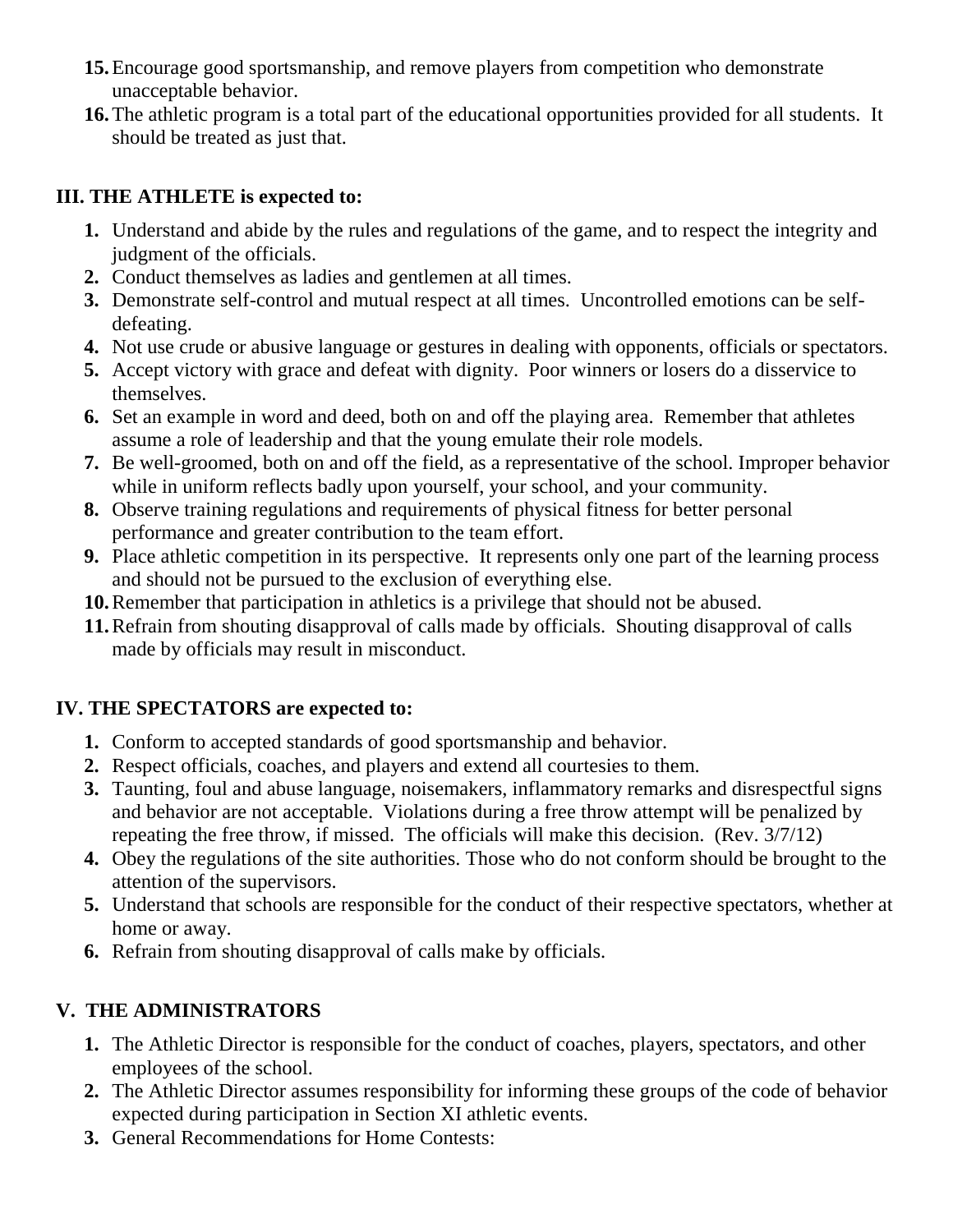- a) The visiting school should be provided with information on directions to the school, game times, physical layout including parking area, locker facilities, and specific school regulations affecting visiting teams.
- b) The home school is responsible for excluding from athletic events spectators whose past behavior indicates an unacceptable risk for trouble.
- c) Adequate supervision must be provided in the gymnasium area as well as in hallways, bathrooms, and outside area where spectators may congregate.
- d) Separate seating areas should be designated for visiting team spectators whenever possible.
- e) Request the cooperation of the Suffolk County Police Department and/or Auxiliary Police units whenever the anticipated crowd size or previous relationship between schools indicate the potential for trouble.
- f) Confer with coaches, cheering advisors, supervisors, and custodial help on your expectations for their behavior and on ways to handle difficult situations.
- g) The Athletic Director should meet with game officials to identify him/herself, to offer any assistance, and to emphasize the importance of keeping the game under control.
- h) The supervisor in charge should immediately report to police any information regarding any possession of weapons, drugs, or alcohol. Anyone under the influence of drugs and/or alcohol should be removed from the game and reported to the administration.
- i) Supervisors should remain on duty until all spectators and visiting teams have left the premises, including parking lots.
- j) Problems with students, coaches, and spectators should be communicated to the other Athletic Director, to the Principals, and, when appropriate, to the Section XI Executive Director.
- **4.** Requirement for Schools/Teams Participating in Playoffs at Neutral Sites: It is required that any school/team participating in a Section XI playoff activity at a neutral site provide adequate supervision for that activity. The supervisor(s) must be easily identifiable and maintain an active presence throughout the activity. Refer to the Section XI Neutral Site Policy.
- **5.** General Recommendations for Visiting Teams:
	- a) Visiting teams must be properly supervised at all times at the host school.
	- b) At spectator events, if possible, the visiting school should provide a supervisor for its spectators.
	- c) When a Varsity/JV doubleheader is held, the team not playing should be supervised in the stands.
	- d) Clarify with the host Athletic Director the best area for parking and access into locker facilities. Also, arrange for exiting after the event with at least one home school supervisor in the area to supervise.
	- e) Report in writing to the host Athletic Director any incident involving players, spectators, supervisors, etc., that deserves follow-up by the home school.
	- f) Refrain from shouting disapproval of calls made by officials.

#### **VI. RECOMMENDATIONS FOR THE VISITING SCHOOL:**

- **1.** Athletic Director
	- a) Contact the Athletic Director of the home school and request the following if needed:
		- o Directions and best route to school.
		- o Location of parking area and recommended area for bus parking.
		- o Will there be a charge for spectators?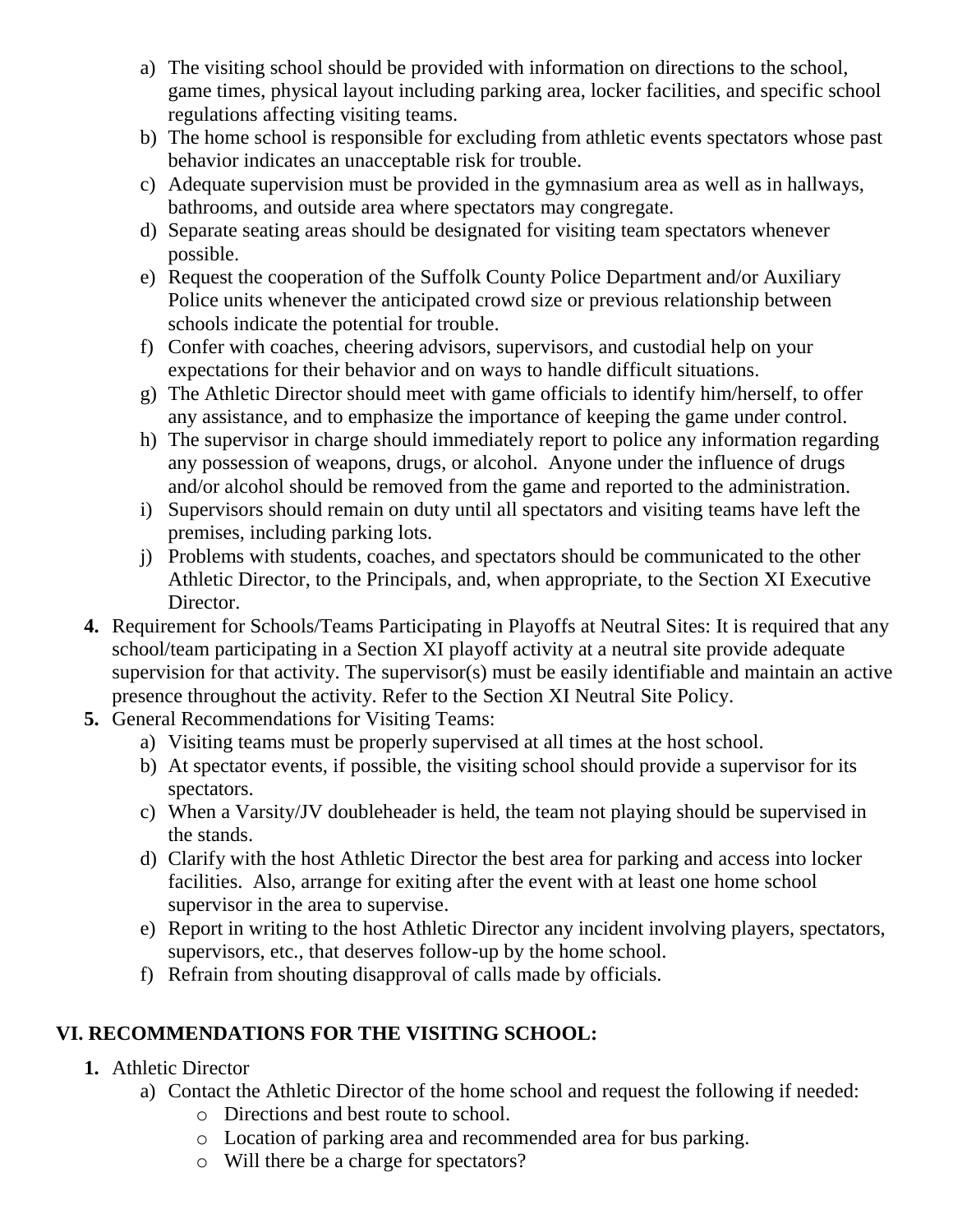- o Is there a specific seating area for spectators?
- b) Inform the Athletic Director of the home school of the following:
	- o If there will be a cheerleader and/or spectator bus in addition to the athletes' bus.
	- o If the additional buses will be accompanied by one or more supervisors.
	- o What type of identification your supervisors will be equipped with.
- c) Inform the coach of the team of the particulars in a and b above.
- d) Inform supervisors of the above information, and ask them to inform persons on the bus for whom they are responsible, of the pertinent information.
- e) Inform the student body of any necessary details by public address system and/or bulletin.

#### **2.** Coach

- a) Consult the Athletic Director for the above information.
- b) The head coach of each sport should disseminate the information above for each school to his or her junior varsity and modified team coaches.
- c) Follow the recommendations for Code of Behavior for Coaches in Section XI.
- d) Require team members to follow Section XI Guidelines for Good Sportsmanship.
- **3.** Supervisors
	- a) Should be persons who are familiar with the visiting school's student body.
	- b) Should be well informed of what their responsibilities are and be capable of enforcing regulations and encouraging proper behavior.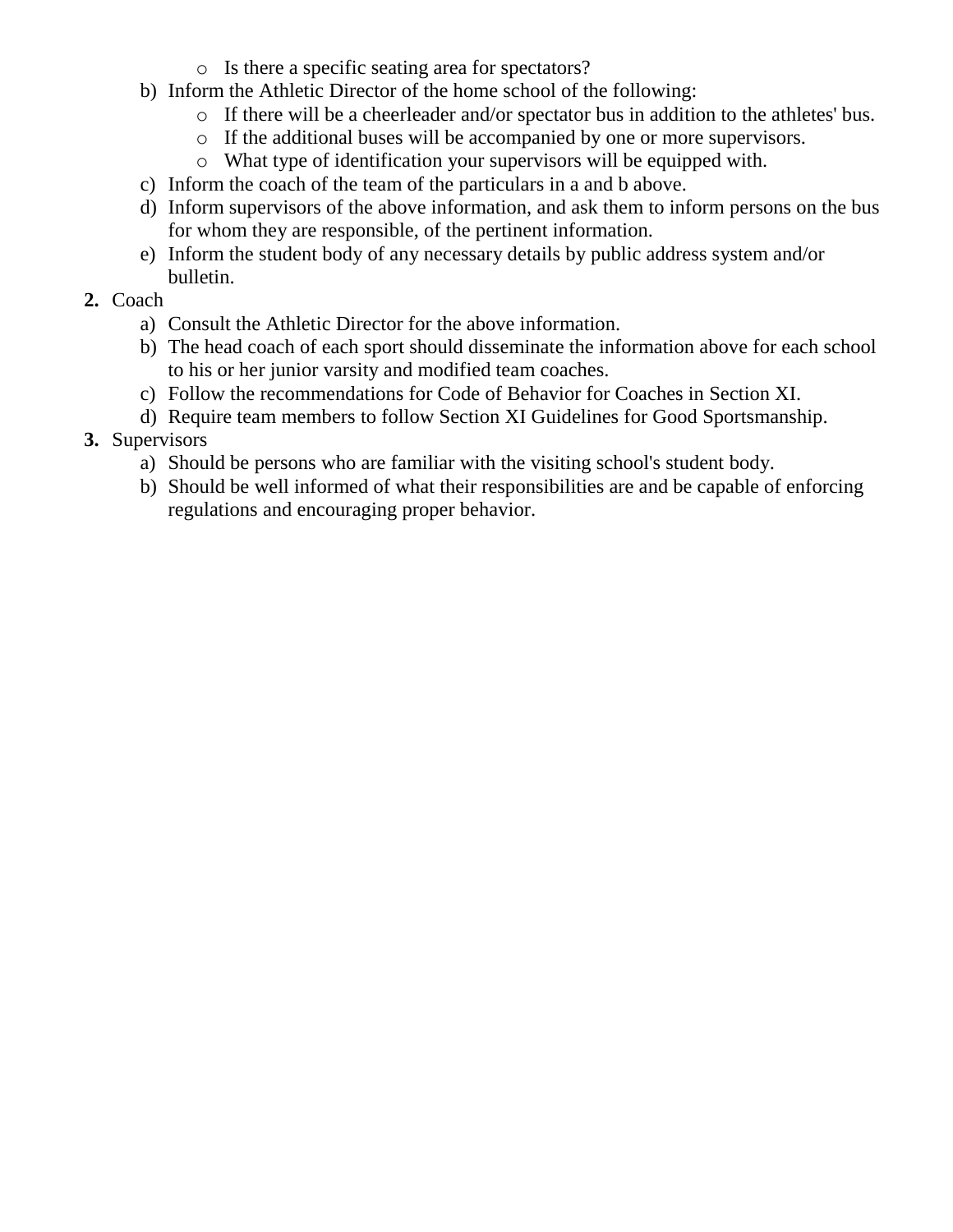

## **SECTION XI CODE OF ETHICS OF COACHES**

Section XI is committed to high ethical standards of conduct as applied to coaches and athletes, therefore coaches shall:

- **1.** Know the rules of the game, the policies of Section XI, and the rules and regulations of NYSPHSAA. The coach and the team shall abide by these rules and regulations.
- **2.** Actively use their influence to enhance good sportsmanship on the part of their players and their community.
- **3.** Refrain from the verbal abuse of athletes and/or officials. Profane and vulgar remarks, critical public comments, and off-color humor are demeaning, offensive and unprofessional.
- **4.** Refrain from the physical abuse of athletes and/or officials. Unnecessary roughness, fighting or any other form of physical abuse cannot be tolerated. (Note: Verbal and physical abuse should never substitute for motivational techniques, which enhance performance without threatening the dignity of the athlete.)
- **5.** Be responsible for the supervision, discipline, and behavior of his/her athletes and abide by all of the rules and regulations of the host school at away contests.
- **6.** Preserve the integrity of competition by never humiliating the opponent in a deliberate manner.
- **7.** In unofficiated sports, ensure honesty in scoring and integrity of calls on the part of their athletes.
- **8.** Do not attempt to seek an advantage through intimidation of opponents or officials.
- **9.** Be positive role models relative to the use of controlled and illegal substances (drugs, alcohol, and tobacco).
- **10.**Recognize that the purpose of athletics is to promote the physical, mental, moral, social, and emotional wellbeing of the individual players.

#### **Violations of this code will be handled by Section XI in the following manner:**

- **1.** Misconduct regarding the inappropriate behavior of a coach shall be referred to the offending coach's athletic director.
- **2.** If the violation is not reconciled, the athletic director will forward a report to the Executive Director.
- **3.** On a further violation or flagrant misconduct, the Executive Director will send a formal letter to the coach, athletic director and principal noting that such behavior is unacceptable at Section XI contests. The letter should reflect the degree of inappropriateness.
- **4.** Should Section XI deem it necessary, the matter will be pursued through the Ethics Committee.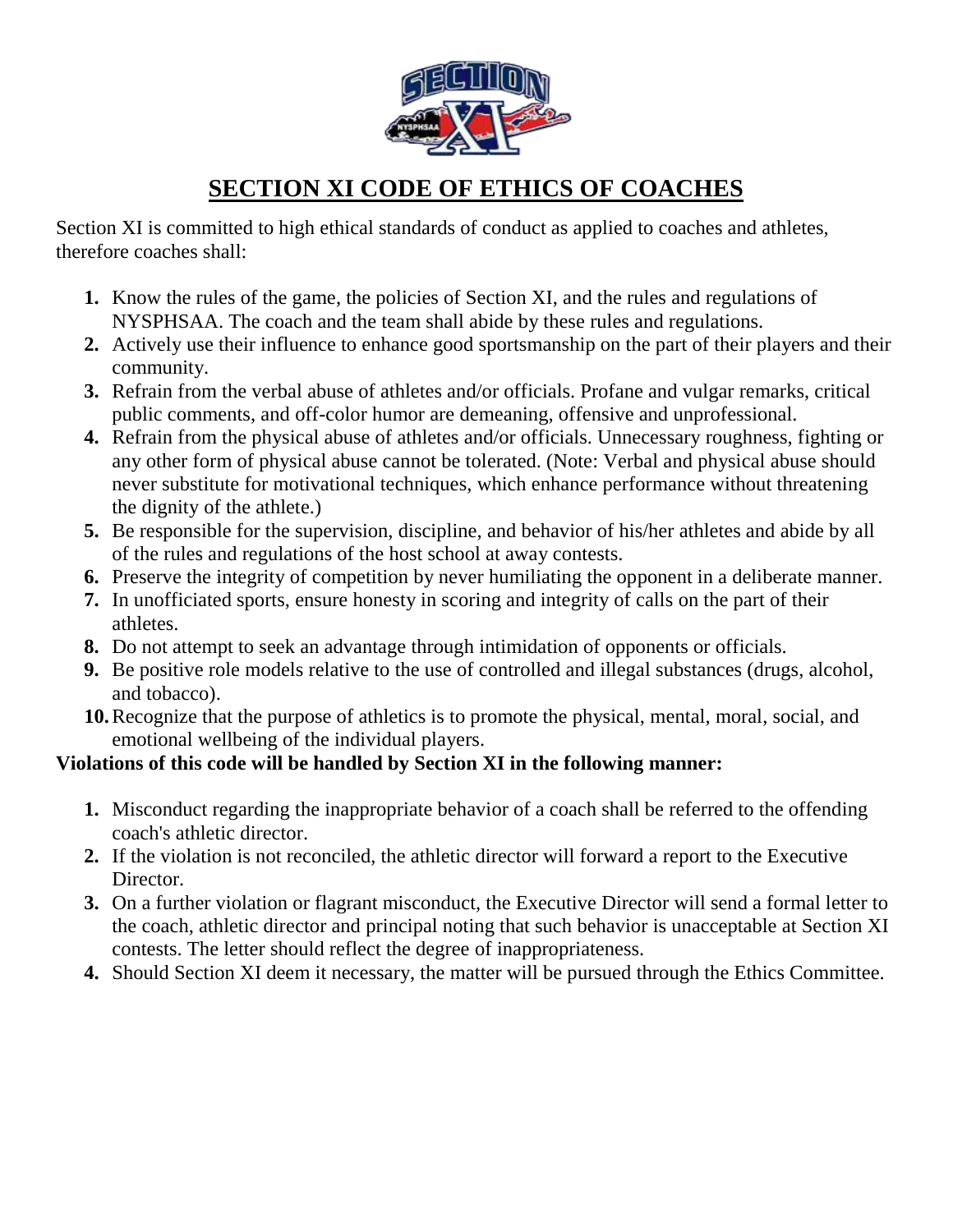

## **SECTION XI SPORTSMANSHIP GUIDELINES**

**In all sports, players and coaches will be expected to demonstrate good sportsmanship.**

**Every sport has its own rules and regulations that must be known and respected by coaches and athletes and enforced consistently by officials. However, there are certain behavioral standards that elevate an athletic event from a mere contest to a positive educational experience. Section XI's purpose in implementing this system is to encourage coaches and athletes to focus on these behavioral standards.**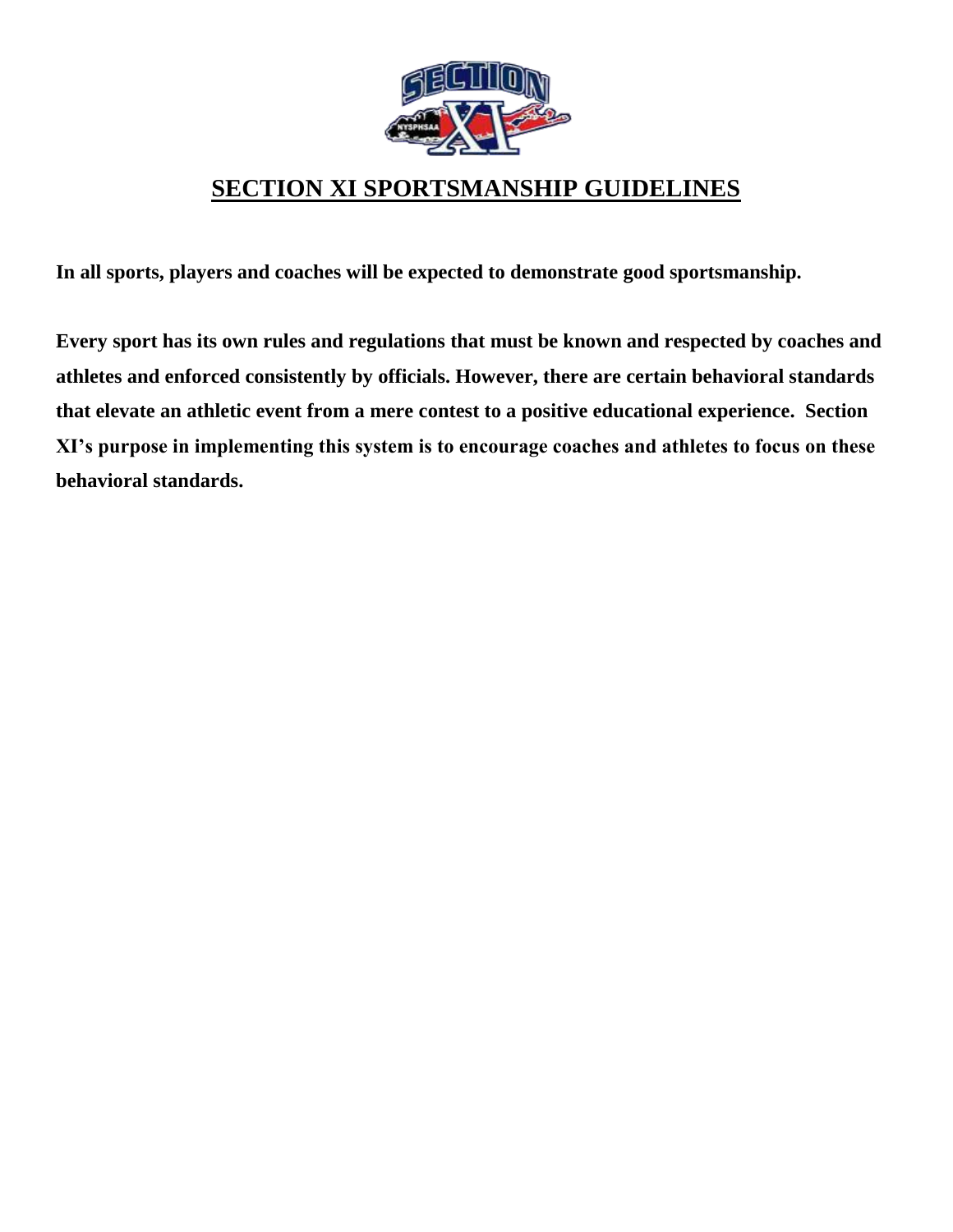

## **RATING CARDS**

Please see below the rating card details.

#### Category A (1-5)

- 1. Official provides coach with clear, constructive feedback in relation to scores received.
- 2. Official demonstrates knowledge of assigned scoresheet.
- 3. Official accurately applies NFHS Rules, UCA Scoring Paradigm and/or Section XI deductions.
- 4. Official conducts oneself in a professional manner.

#### Category B (0-1)

- 5. Official was onsite and prepared to officiate at time of performance.
- 6. Official was attentive during team's performance.
- 7. Official judged team within a suitable time frame.
- 8. Official's appearance was appropriate and professional.
- 9. Official behaves in a manner that aligns with professional duties.

#### **Sportsmanship**

• Rate all opponents "555"

The rating card that competitive cheerleading use is the same one that other sports use except it has its own criteria. This corresponds with the same numbering system that other sports use.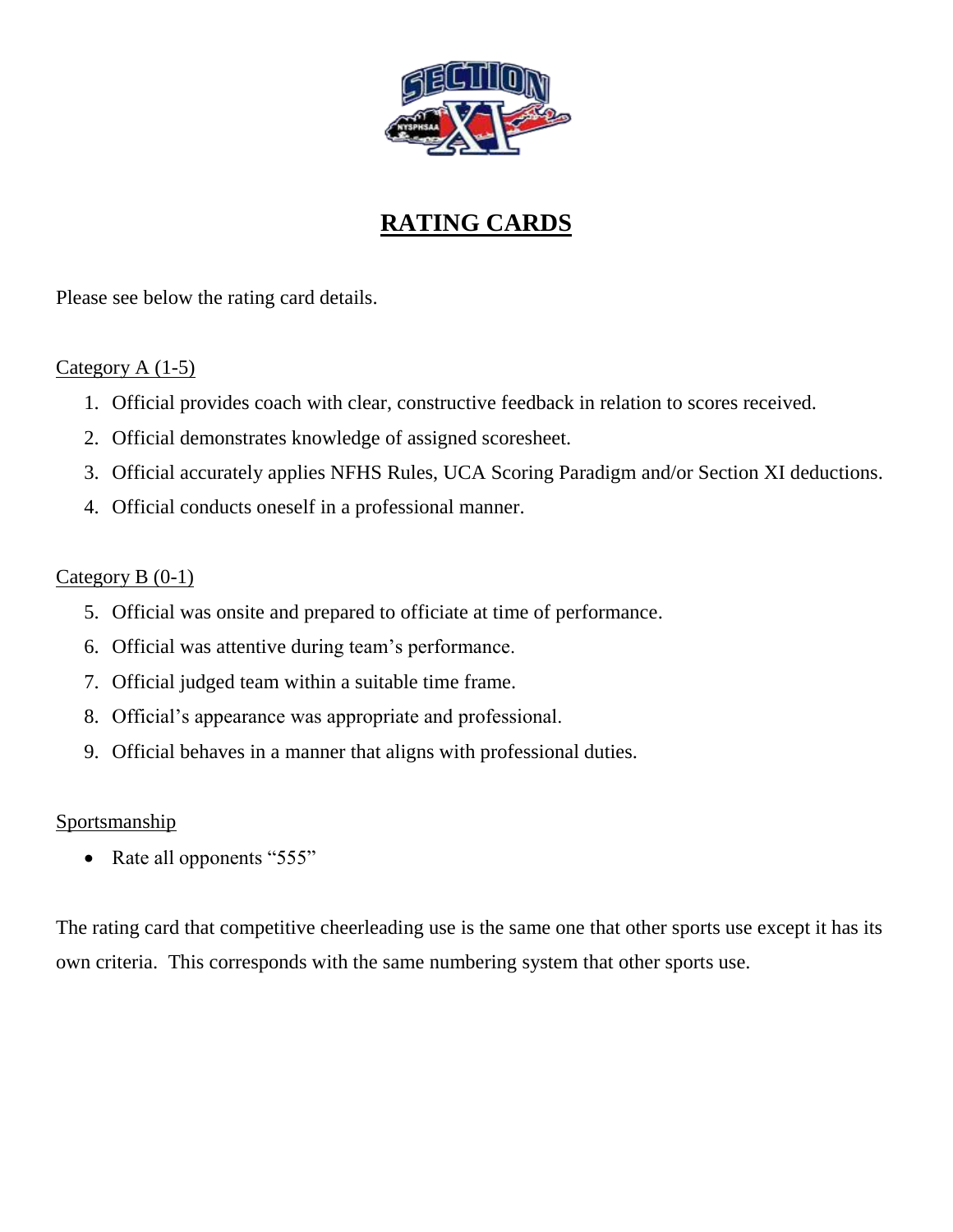

## **2021-2022 HIGH SCHOOL SCHEDULING INFORMATION**

|                         | MAX #                             | # PRACTICES                              | <b>FIRST</b>                   | <b>FIRST</b>                    | <b>NYS</b>                       |
|-------------------------|-----------------------------------|------------------------------------------|--------------------------------|---------------------------------|----------------------------------|
| <b>SPORT</b>            | <b>CONTESTS</b><br><b>ALLOWED</b> | PRIOR TO 1st<br><b>SCRIMMAGE/CONTEST</b> | <b>PRACTICE</b><br><b>DATE</b> | <b>SCRIM/</b><br><b>CONTEST</b> | <b>CHAMP</b><br><b>DATE</b>      |
|                         |                                   |                                          |                                | <b>DATE</b>                     |                                  |
| <b>B/G X Country</b>    | 13 JV                             | $\overline{6}$                           | 8/23                           | 8/30                            | 11/13                            |
|                         | 13 V                              |                                          |                                |                                 |                                  |
| <b>Field Hockey</b>     | 16 JV                             | 6                                        | 8/23                           | 8/30                            | $11/13-14$                       |
|                         | <b>16 VAR</b>                     |                                          |                                |                                 |                                  |
| Football                | 8 JV                              | 10                                       | 8/23                           | 9/3                             |                                  |
|                         | 8 VAR                             |                                          |                                |                                 |                                  |
| <b>B</b> Golf           | 16 JV                             | Training                                 | 8/23                           | Recomm.                         |                                  |
|                         | <b>17 VAR</b>                     |                                          |                                |                                 |                                  |
| G Gymnastics            | 13 VAR                            | 10                                       | 8/23                           | 9/3                             | 3/5                              |
| <b>B/G</b> Soccer       | 16 JV                             | 6                                        | 8/23                           | 8/30                            | $11/13-14$                       |
|                         | <b>16 VAR</b>                     |                                          |                                |                                 |                                  |
| G Swimming              | <b>15 VAR</b>                     | 6                                        | 8/23                           | 8/30                            | 11/19-20                         |
| G Tennis                | 16 JV                             | 6                                        | 8/23                           | 8/30                            | 10/28-30 Indiv                   |
| <b>B/G Volleyball</b>   | <b>16 VAR</b><br>$20$ JV          | 6                                        | 8/23                           | 8/30                            | $11/5$ team<br>$B - 11/20$       |
|                         | <b>20 VAR</b>                     |                                          |                                |                                 | $G$ $\bigcirc$ 11/20-21          |
|                         |                                   |                                          |                                |                                 |                                  |
| <b>B/G</b> Basketball   | 20 JV                             | 6                                        | 11/15                          | 11/22                           | $3/18 - 20$                      |
|                         | <b>20 VAR</b>                     |                                          |                                |                                 |                                  |
| Cheerleading            | $6\,\mathrm{JV}$                  | $\overline{6}$                           | 11/15                          | 11/22                           | 3/5                              |
|                         | <b>10 VAR</b>                     |                                          |                                |                                 |                                  |
| <b>B/G Bowling</b>      | <b>19 VAR</b>                     | Training                                 | 11/15                          | Recomm.                         | $3/11 - 13$                      |
| <b>B/G</b> Fencing      | 20 JV<br><b>20 VAR</b>            | 6                                        | 11/15                          | 11/22                           |                                  |
| <b>B</b> Swimming       | <b>15 VAR</b>                     | 6                                        | 11/15                          | 11/22                           | $3/4 - 5$                        |
| <b>B/G Winter Track</b> | <b>15 VAR</b>                     | 6                                        | 11/15                          | 11/22                           | 3/5                              |
| Wrestling               | $20$ pts+ JV                      | 10                                       | 11/15                          | 11/26                           | $1/29$ Dual                      |
|                         | $20$ pts+ $V$                     |                                          |                                |                                 | $2/25 - 26$ indiv                |
|                         |                                   |                                          |                                |                                 |                                  |
| <b>B/G</b> Badminton    | <b>20 VAR</b>                     | 6                                        | 3/14                           | 3/21                            | $\overline{\phantom{a}}$         |
| Baseball                | 20 JV                             | 10                                       | 3/14                           | 3/25                            | $6/10-11$                        |
|                         | 20 VAR                            |                                          |                                |                                 |                                  |
| Girls Golf              | 16 JV                             | Training                                 | 3/14                           | Recomm.                         | $6/4 - 6$                        |
|                         | <b>16 VAR</b>                     |                                          |                                |                                 |                                  |
| <b>B/G</b> Lacrosse     | 16 JV<br><b>16 VAR</b>            | 6                                        | 3/14                           | 3/21                            | $G - 6/10 - 11$<br><b>B</b> 6/11 |
| Softball                | 20 JV                             | 6                                        | 3/14                           | 3/21                            | 6/11                             |
|                         | <b>20 VAR</b>                     |                                          |                                |                                 |                                  |
| <b>B</b> Tennis         | 16 JV                             | 6                                        | 3/14                           | 3/21                            | $6/2-4$ Indiv                    |
|                         | <b>16 VAR</b>                     |                                          |                                |                                 | $6/10$ team                      |
| <b>B/G</b> Track        | <b>16 VAR</b>                     | 6                                        | 3/14                           | 3/21                            | $6/10-11$                        |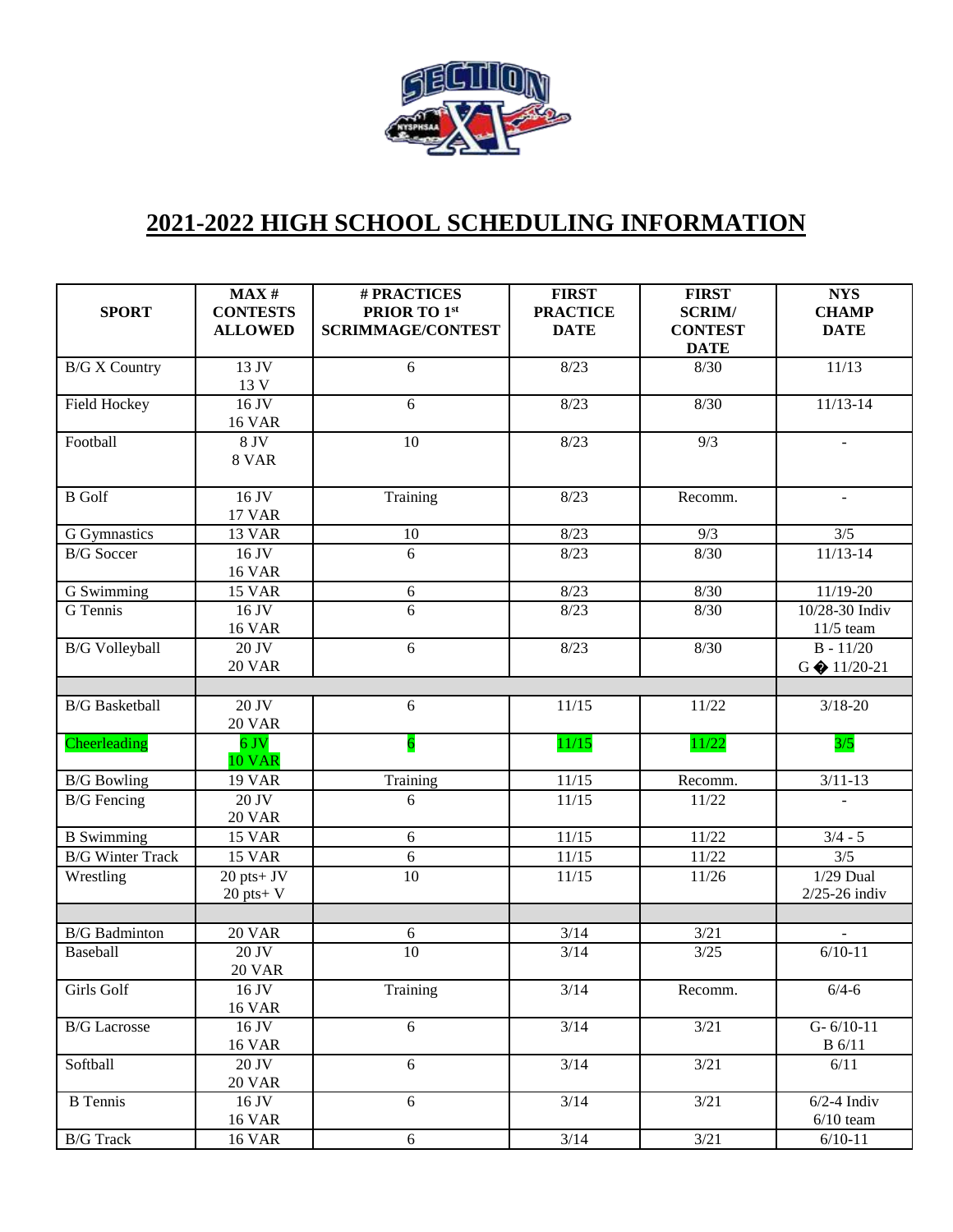

## **2021 – 2022 MODIFIED SCHEDULING INFORMATION**

| <b>Sport</b>        | Max#<br><b>Contests</b> | # Practices<br><b>Prior</b> to | 1 <sup>st</sup><br><b>Practice</b> | 1 <sup>st</sup><br><b>Possible</b> | <b>Earliest</b><br><b>Date</b> | Last        |
|---------------------|-------------------------|--------------------------------|------------------------------------|------------------------------------|--------------------------------|-------------|
|                     | <b>Allowed</b>          | 1 <sup>st</sup> Scrim/Contest  | <b>Date</b>                        | <b>Date</b>                        | <b>Contests</b>                | <b>Date</b> |
|                     |                         |                                |                                    | <b>Scrim/Contests</b>              | <b>Will Be</b>                 |             |
|                     |                         |                                |                                    | <b>Allowed</b>                     | <b>Scheduled</b>               |             |
| <b>B/G</b> Soccer   | 10                      | 6                              | 9/9                                | 9/20                               | 9/27                           | 11/6        |
| B/G X               | 8                       | 6                              | 9/9                                | 9/20                               | 9/27                           | 11/6        |
| Country             |                         |                                |                                    |                                    |                                |             |
| Football            | 6                       | 10                             | 9/9                                | 9/24                               | 10/4                           | 11/6        |
| <b>Field Hockey</b> | 10                      | 6                              | 9/9                                | 9/20                               | 9/27                           | 11/6        |
| G Tennis            | 10                      | 6                              | 9/9                                | 9/20                               | 9/27                           | 11/6        |
|                     |                         |                                |                                    |                                    |                                |             |
| G Volleyball        | 10                      | 6                              | $11/8+$                            | 11/17                              | 11/22                          | 1/14        |
| <b>B</b> Basketball | 10                      | 6                              | $11/8+$                            | 11/17                              | 11/22                          | 1/14        |
| Cheerleading        | $\overline{3}$          | $\overline{6}$                 | $11/8+$                            | 11/17                              |                                | 1/14        |
|                     |                         |                                |                                    |                                    |                                |             |
| Wrestling           | 10                      | 10                             | $1/18$                             | 2/1                                | 2/7                            | 3/25        |
| G Basketball        | 10                      | 6                              | 1/18                               | 1/26                               | 1/31                           | 3/25        |
| <b>B</b> Volleyball | 10                      | 6                              | 1/18                               | 1/26                               | 1/31                           | 3/25        |
|                     |                         |                                |                                    |                                    |                                |             |
| Softball            | 10                      | 6                              | $3/28++$                           | 4/5                                | 4/11                           | 6/3         |
| <b>B/G</b> Track    | 8                       | 6                              | $3/28++$                           | 4/5                                | 4/11                           | 6/3         |
| Baseball*           | 10                      | 10                             | $3/28++$                           | 4/11                               | 4/13                           | 6/3         |
| <b>B</b> Tennis     | 10                      | 6                              | $3/28++$                           | 4/5                                | 4/11                           | 6/3         |
| <b>B</b> Lacrosse   | 10                      | 6                              | $3/28++$                           | 4/5                                | 4/11                           | 6/3         |
| <b>G</b> Lacrosse   | 10                      | 6                              | $3/28++$                           | 4/5                                | 4/11                           | 6/3         |
| <b>B</b> Swimming   | $8\,$                   | 6                              | $3/28++$                           | 4/5                                | 4/11                           | 6/3         |
| G Gymnastics        | $\overline{8}$          | 10                             | $3/28++$                           | 4/11                               | 4/13                           | 6/3         |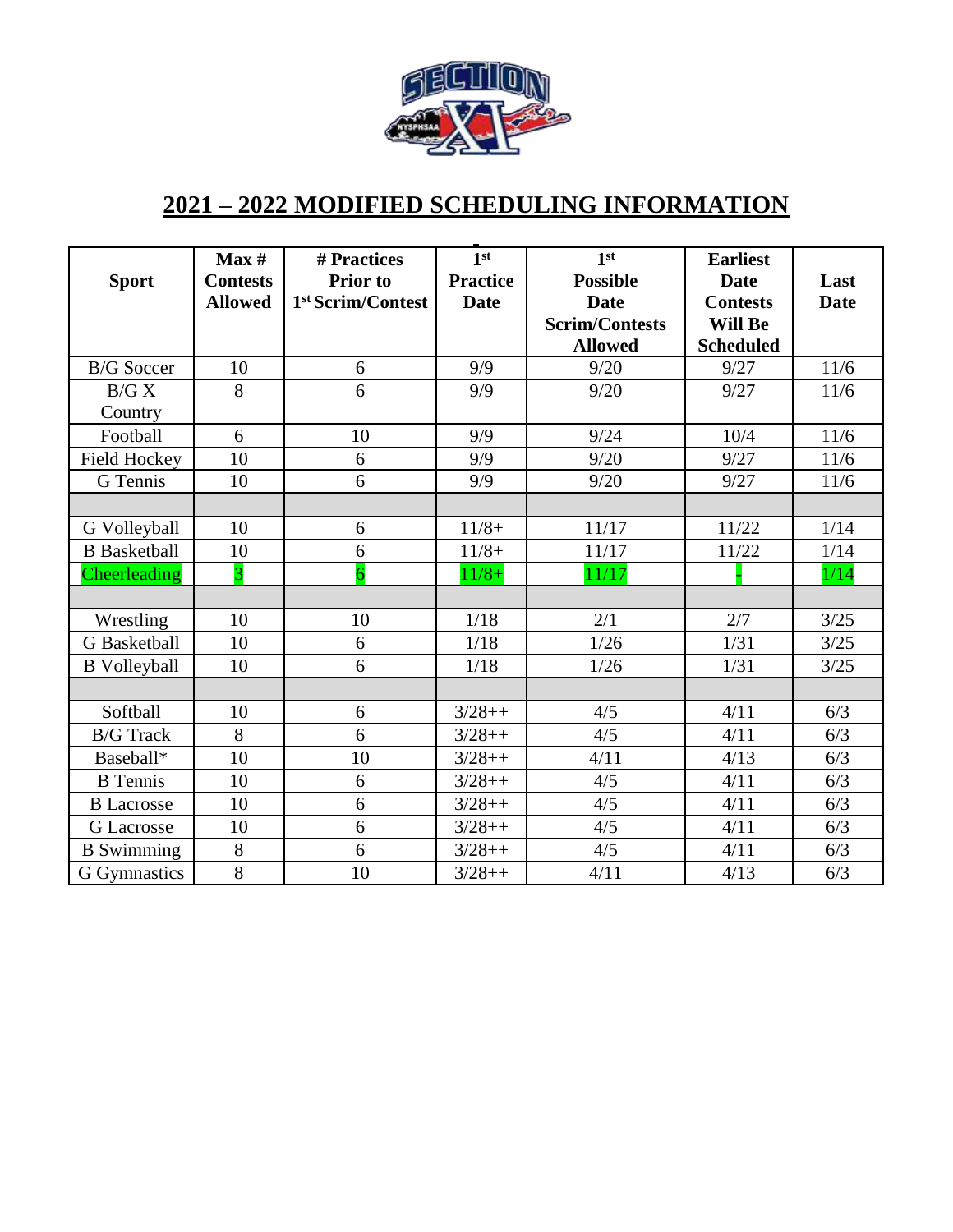

## **2021-2022 BASIC CONFERENCE PLACEMENT**

| <b>CONFERENCE I (15)</b>   |      | <b>CONFERENCE II (15)</b>          |  |
|----------------------------|------|------------------------------------|--|
| Brentwood                  | 4605 | Newfield<br>1179                   |  |
| Longwood                   | 2210 | 1176<br>Copiague                   |  |
| William Floyd              | 2012 | <b>HH Hills East</b><br>1175       |  |
| Patchogue-Medford          | 1751 | 1164<br>Huntington                 |  |
| Central Islip              | 1716 | <b>Smithtown East</b><br>1145      |  |
| Riverhead                  | 1704 | 1112<br>Centereach                 |  |
| <b>Sachem East</b>         | 1565 | 1101<br>North Babylon              |  |
| <b>Sachem North</b>        | 1542 | Bellport<br>1028                   |  |
| Walt Whitman               | 1503 | Smithtown West<br>1011             |  |
| Ward Melville              | 1485 | West Islip<br>1008                 |  |
| Commack                    | 1482 | 929<br>West Babylon                |  |
| <b>Bay Shore</b>           | 1473 | Deer Park<br>876                   |  |
| Lindenhurst                | 1409 | 858<br>Hauppauge                   |  |
| Northport                  | 1364 | <b>Eastport-South Manor</b><br>852 |  |
| Connetquot                 | 1301 | East Islip<br>842                  |  |
|                            |      |                                    |  |
| <b>CONFERENCE III (14)</b> |      | <b>CONFERENCE IV (15)</b>          |  |
| Comsewogue                 | 813  | 548<br><b>Hampton Bays</b>         |  |
| <b>Westhampton Beach</b>   | 788  | <b>Bayport-Blue Point</b><br>525   |  |
| <b>HH Hills West</b>       | 785  | Elwood/John Glenn<br>525           |  |
| <b>Kings Park</b>          | 746  | Southampton<br>455                 |  |
| Rocky Point                | 743  | <b>Center Moriches</b><br>401      |  |
| Harborfields               | 734  | 366<br>Babylon                     |  |
| Sayville                   | 707  | 324<br>Mattituck                   |  |
| Islip                      | 702  | Port Jefferson<br>243              |  |
| <b>East Hampton</b>        | 689  | Southold<br>225                    |  |
| Amityville                 | 663  | Pierson<br>219                     |  |
| <b>Miller Place</b>        | 648  | 194<br>Greenport                   |  |
| Mt Sinai                   | 626  | Ross<br>144                        |  |
| Wyandanch                  | 602  | Smithtown Christian<br>95          |  |
| Shoreham-Wading River      | 558  | 53<br>Shelter Island               |  |
|                            |      | 36<br>Bridgehampton                |  |

Enrollment figures reflect the total number of students in grades 9, 10 and average of 9/10 as of SIRS *(*Student Information Reporting System) data reports and calculated using NYSPHSAA formula.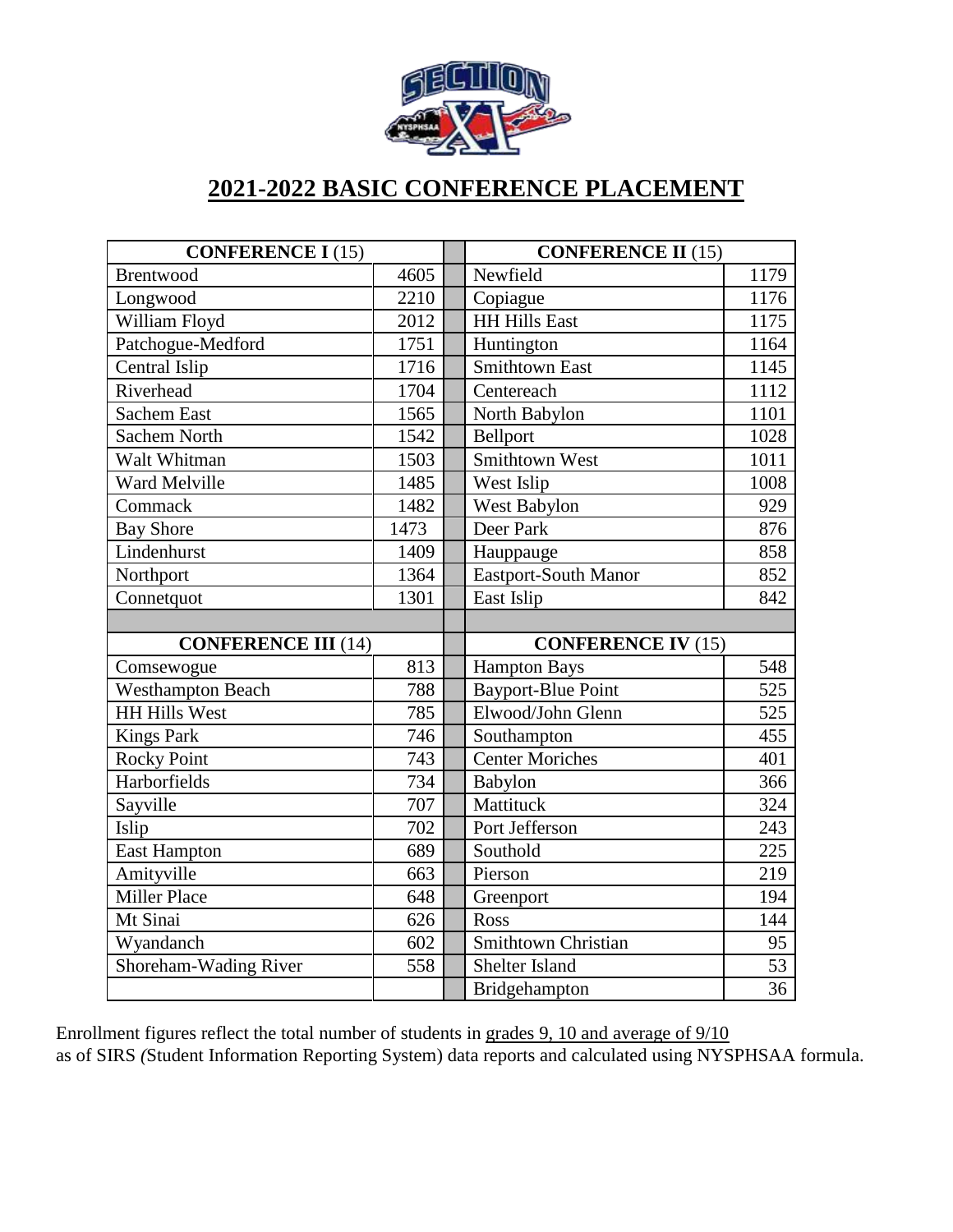

## **2022 NYSPHSAA COMPETITIVE CHEERLEADING CHAMPIONSHIP**

## **March 5th, 2022**

| <b>2022 NYSPHSAA Competitive Cheerleading Championships</b> |
|-------------------------------------------------------------|
| <b>Presented by CheerSounds</b>                             |
| <b>Rochester Institute of Technology</b>                    |

| <b>Saturday, March 5</b> |                                              |
|--------------------------|----------------------------------------------|
| 8:00 a.m.                | Doors Open                                   |
| $9:00$ a.m.              | <b>Preliminary Group One Begins</b>          |
| $12:00$ p.m.             | Preliminary Group One Ends                   |
|                          | Finalists Announced (Top 5 in Each Division) |
| $1:00$ p.m.              | <b>Preliminary Group Two Begins</b>          |
| $3:00$ p.m.              | Preliminary Group Two Ends                   |
|                          | Finalists Announced (Top 5 in Each Division) |
| $3:30$ p.m.              | <b>Finals Begin</b>                          |
|                          | Awards Ceremony to Follow                    |
|                          |                                              |

#### **Championship Stories**

*Spectrum is the official television broadcast partner of the NYSPHSAA State Championships, the NFHS Network is the official streaming partner. They own exclusive rights to all NYSPHSAA State Tournament events (Sub-regional, Regional, Semifinals and Finals).*

*Broadcasting or streaming a NYSPHSAA state championship of any kind (including social media accounts) is a violation of that agreement. Anyone not adhering to that policy will be asked to stop immediately.*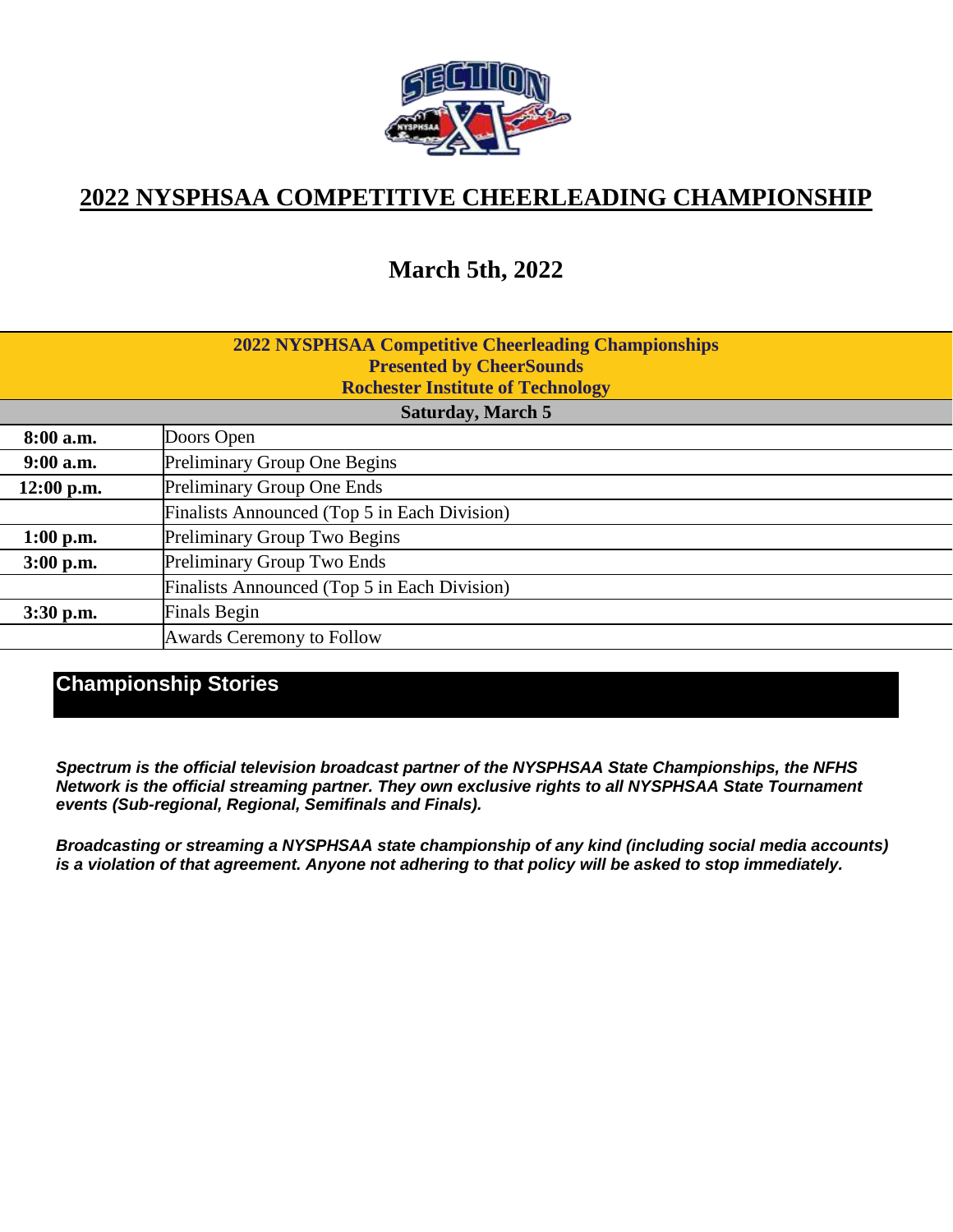

## **PAST CHAMPIONS**

## **2016**

#### **1 st EVER Suffolk County Championship**

**Div. 1 Small: Rocky Point**

**Div. 1 Large: Sachem East**

**Div. 2 Small: Babylon**

**Div. 2 Large: Mount Sinai**

#### **New York State Championship**

**Co-Ed: Mount Sinai 1st place**

**Div. 1 Small: Rocky Point 4th place**

**Div. 1 Large: Sachem East 2nd place**

**Div. 2 Small: Babylon 8th place**

## **2017**

#### **Suffolk County Championship**

**Div. 1 Small: Rocky Point**

**Div. 1 Large: West Babylon**

**Div. 2 Small: Babylon**

**Div. 2 Large: Mount Sinai**

#### **New York State Championship**

 **Div. 1 Large: West Babylon 3rd place**

 **Div. 2 Large: Mount Sinai 5th place**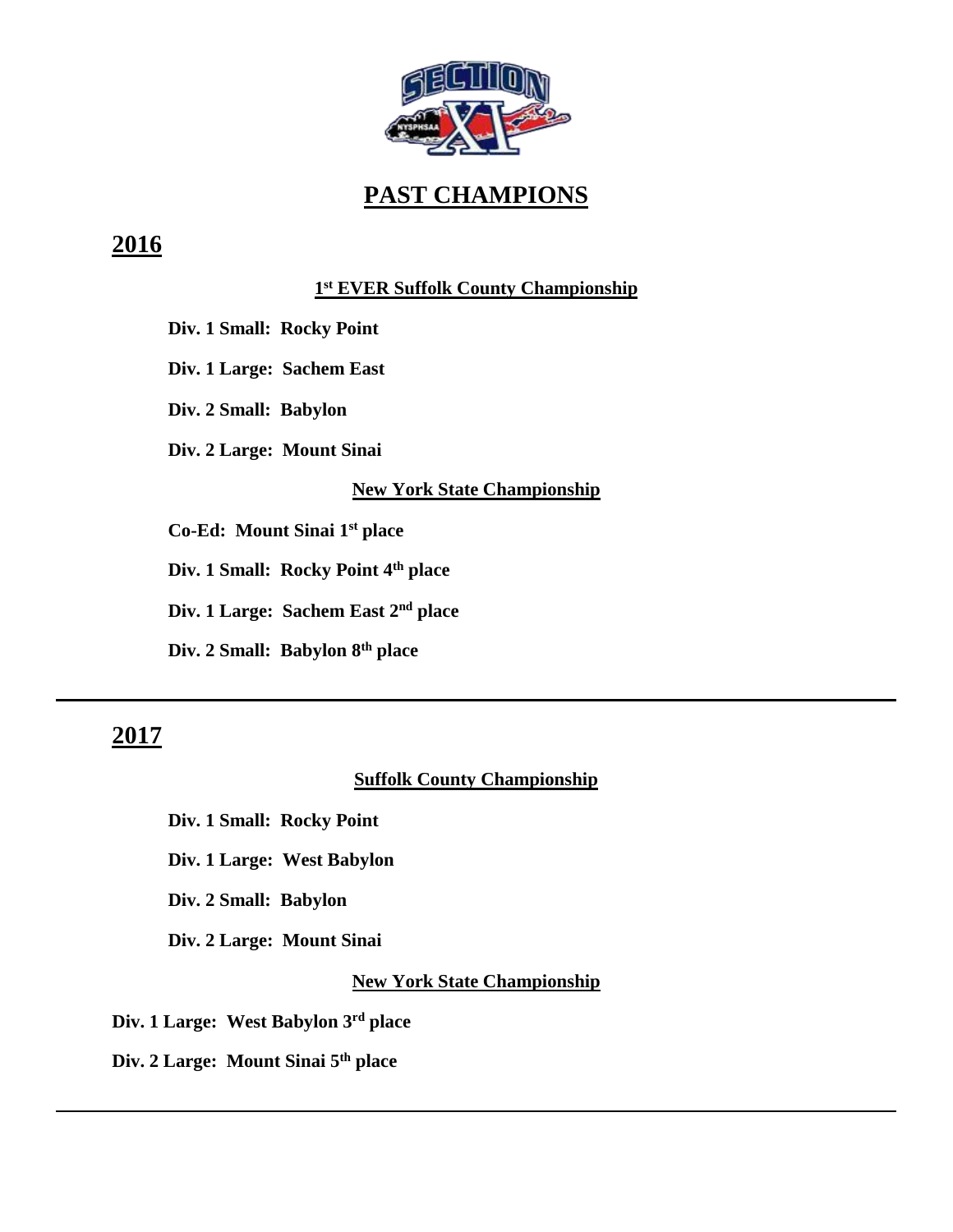#### **Suffolk County Championship**

**Div. 1 Small: Longwood** 

**Div. 1 Medium: Rocky Point**

**Div. 1 Large: Sachem North**

**Div. 2 Small: Babylon**

**Div. 2 Medium: Miller Place**

**Div. 2 Large: Mount Sinai**

**New York State Championships**

#### **SECTION XI DID NOT ATTEND!**

#### **2019**

#### **Suffolk County Championship**

**Div. 1 Small: Smithtown East** 

- **Div. 1 Medium: West Islip**
- **Div. 1 Large: Sachem North**
- **Div. 2 Small: Hauppauge**
- **Div. 2 Medium: Rocky Point**
- **Div. 2 Large: Mount Sinai**

#### **New York State Championship**

 **Div. 2 Large: Mount Sinai 1st place**

 **Div. 1 Large: Sachem North 1st place**

**Div. 1 Small: Rocky Point 1st place**

#### **2018**